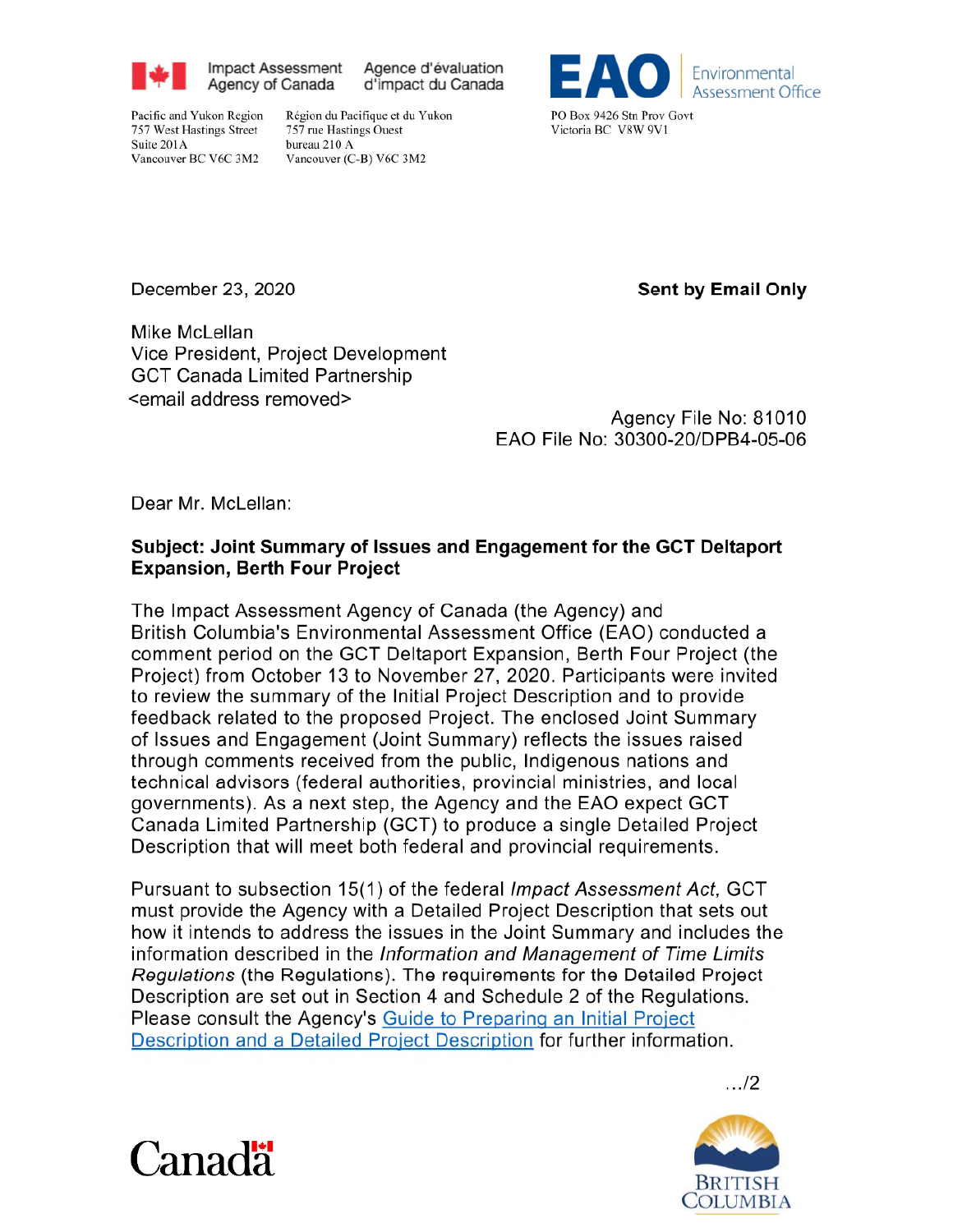The guidelines for completing a Detailed Project Description for the EAO are included in the Early Engagement Policy. Under Section 39(a) of the provincial *Environmental Assessment Act* (2018), GCT has up to one year to submit its Detailed Project Description from the issuance of the Joint Summary or the Chief Executive Assessment Officer may terminate the assessment of the Project.

The EAO notes that the Detailed Project Description is a foundational document for Process Planning, should the Project proceed to an environmental assessment (EA). The EAO strongly encourages GCT to submit additional documents along with the Detailed Project Description, including GCT's proposed Application Information Requirements, based on the EAO's Application Information Requirements Guidelines.

The EAO expects GCT to engage with Indigenous nations and technical advisors during the development of the Detailed Project Description to ensure their interests are considered. This engagement will help avoid uncertainty and potential time delays later in the process. This engagement includes the sharing of drafts of the Detailed Project Description with these participants. The Detailed Project Description should include information provided in the Initial Project Description and updates, revisions and further details following engagement with Indigenous nations, technical advisors and other stakeholders. It is important that the Detailed Project Description describe how engagement activities and the Joint Summary were considered, and how they may have contributed to changes in the Project.

The EAO notes that the City of Richmond will be submitting comments on the Project in early 2021, and the EAO requires GCT to consider these comments in development of the Detailed Project Description.

GCT is asked to provide meaningful responses in the Detailed Project Description to the issues included in the Joint Summary. The Joint Summary and GCT's responses will be used to inform the Agency's decision on whether an impact assessment is required for the Project, and the EAO's decision on whether the Project should proceed to an environmental assessment under the provincial *Environmental Assessment Act* (2018)*.*

In preparing the response, there may be some issues that, in the view of GCT, are outside of its care and control. In this situation, GCT may choose to identify the party or parties with the potential to address the issue(s).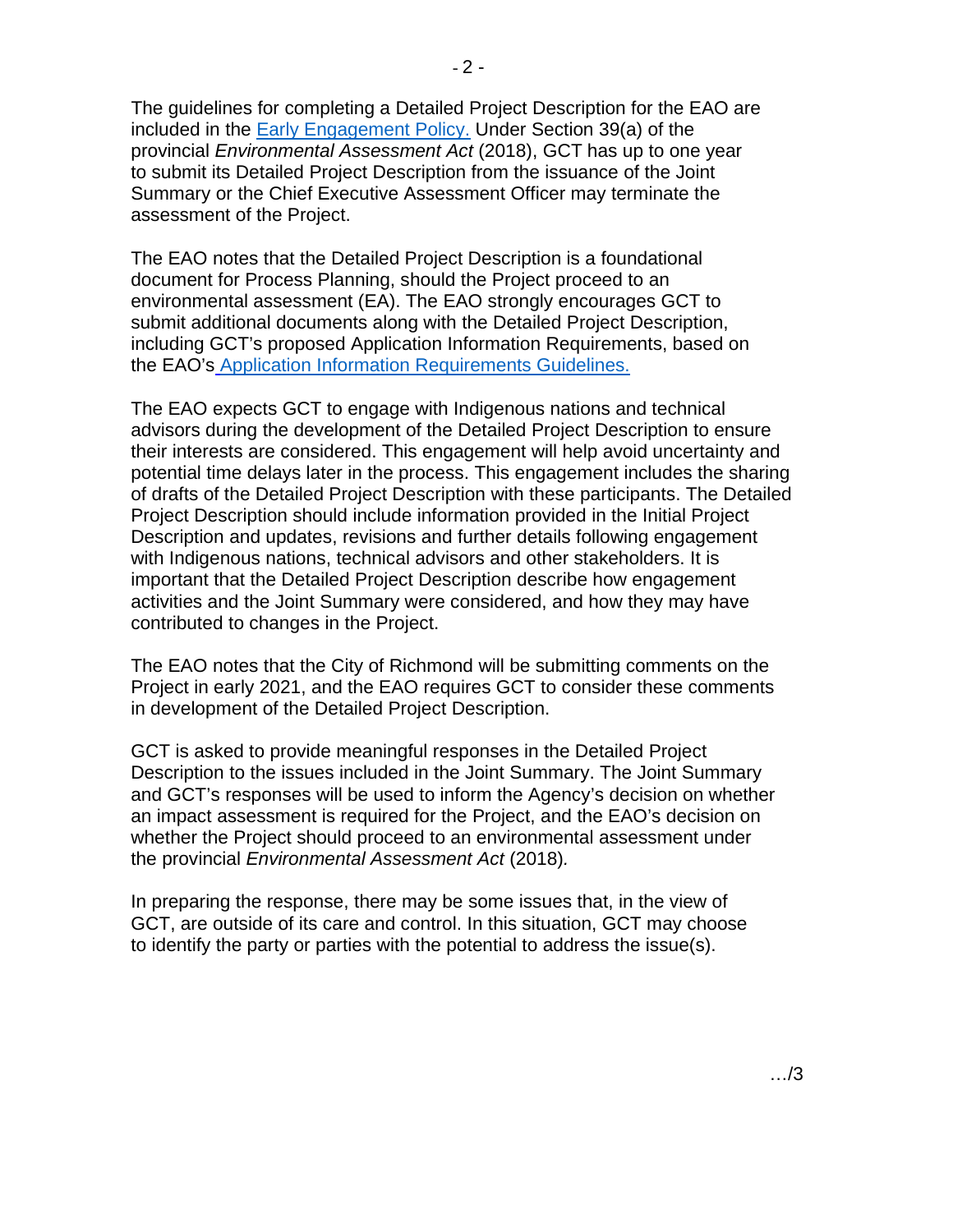For ease of reference, the Agency and the EAO request that the response to the Joint Summary be provided in a table with reference to other parts of the Detailed Project Description as warranted.

The Agency generally estimates that it could take approximately 30 days – or until January 22, 2021 in this case – to provide the Detailed Project Description for the federal process, including the response to the Joint Summary. In consideration of efforts being made to coordinate the federal Planning Phase steps under the *Impact Assessment Act* and the provincial Early Engagement phase steps under the *Environmental Assessment Act*  (2018), the Agency recognizes that GCT may require additional time to produce the Detailed Project Description. You are encouraged to contact the Agency in the next few days to discuss how much time may be required.

GCT is reminded that all records produced, collected, or received in relation to the assessment of the Project—unless prohibited under the federal *Access to Information Act* or the provincial *Freedom of Information and Protection of Privacy Act*—will be considered public and posted on the Canadian Impact Assessment Registry Internet site and/or the EAO's Project Information and Collaboration website.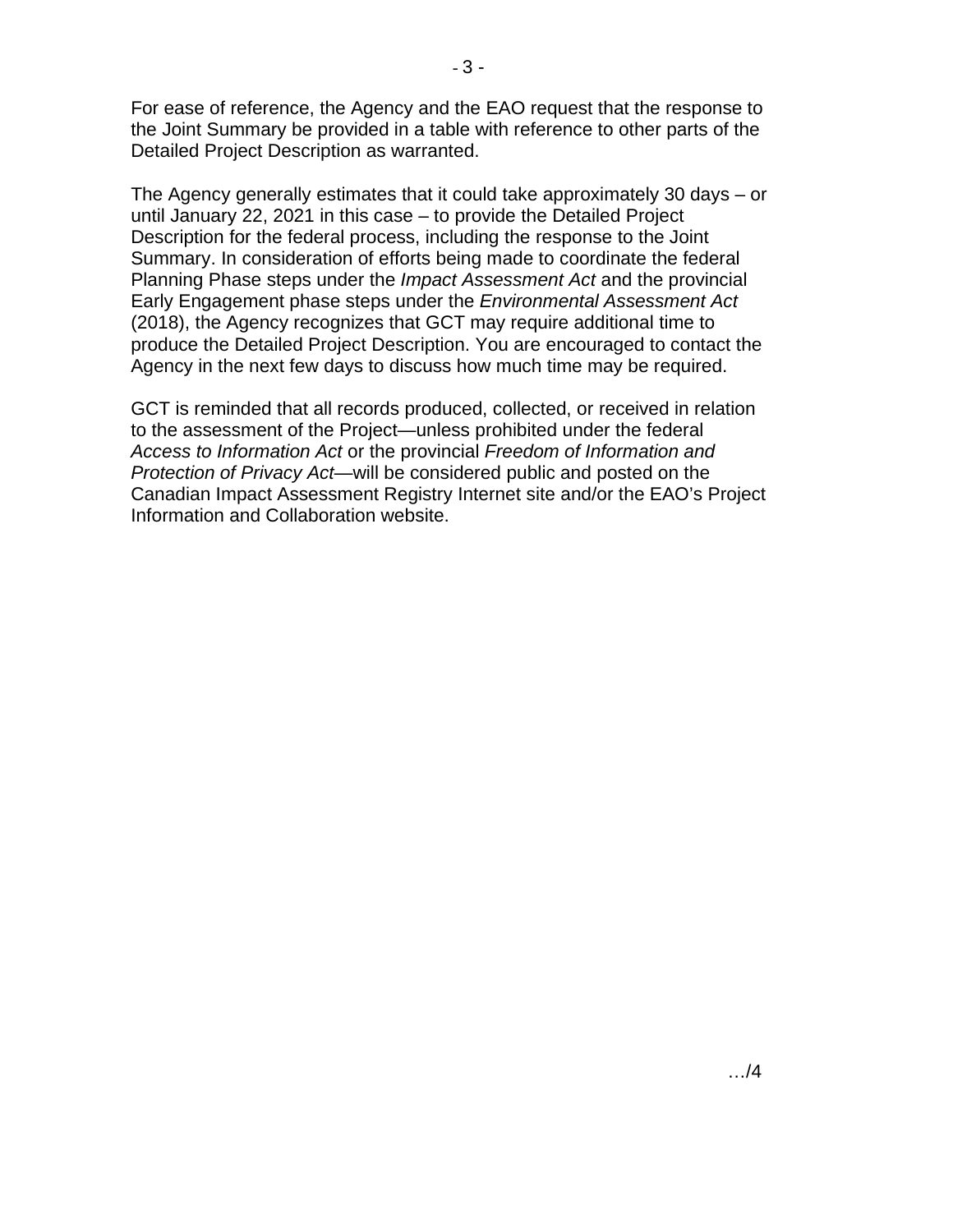If you have any questions or if the Agency or the EAO can assist in facilitating engagement with Indigenous nations and technical advisors during the development of GCT's Detailed Project Description, please do not hesitate to contact Stefan Crampton from the Agency at Stefan.Crampton@canada.ca or Kim Walters from the EAO at cemail address removed>.

Sincerely,

## <Original signed by>

Regina Wright Regional Director, Pacific and Yukon Impact Assessment Agency of Canada

# <Original signed by>

**Elenore Arend** Chief Executive Assessment Officer and **Associate Deputy Minister British Columbia Environmental Assessment Office** 

Enclosure: GCT Deltaport Expansion, Berth Four Project - Joint Summary of **Issues and Engagement** 

 $Cc$ :

Stefan Crampton, Project Manager, Impact Assessment Agency of Canada Kim Walters, Project Assessment Director, Environmental Assessment Office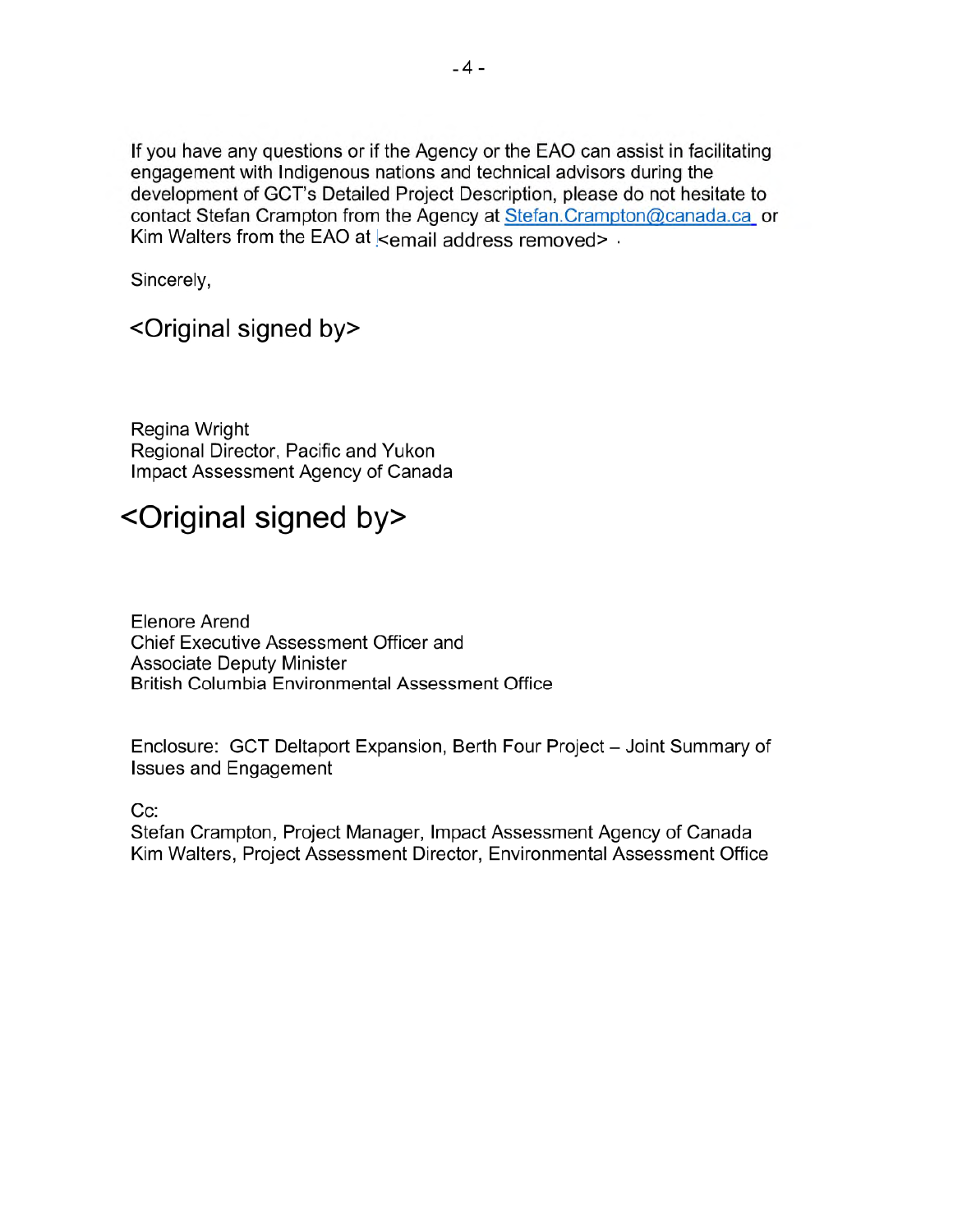## Joint Summary of Issues and Engagement

## 1.0 Introduction

GCT Canada Limited Partnership (GCT) is proposing to expand its existing GCT Deltaport Container Terminal, a container storage and handling facility located in Delta, British Columbia (B.C), approximately 35 kilometres south of Vancouver. As proposed, the GCT Deltaport Expansion, Berth Four Project would add a fourth berth on the east side of the Roberts Bank Causeway, include an expansion of the intermodal rail yard along the causeway (Roberts Bank Way) and dredging to provide safe access for ships. The additional land-based container storage and handling facilities would provide an additional two million 20-foot long storage containers (otherwise referred to as 20-foot equivalent units or TEUs) per year at the existing terminal.

The Impact Assessment Agency of Canada (the Agency) and B.C Environmental Assessment Office (EAO) have both accepted an Initial Project Description for the Project, which is subject to the federal Impact Assessment Act and the provincial Environmental Assessment Act (2018).

The Agency and the EAO are working cooperatively in a coordinated process for the initial phase of the Project's review in accordance with the *Impact Assessment Cooperation Agreement between Canada* and British Columbia (2019) (the Cooperation Agreement), and in support of the principle of "one project, one assessment."

This Joint Summary of Issues and Engagement (Joint Summary) document has been prepared and issued by the Agency and the EAO as part of the federal Planning and provincial Early Engagement phases in the assessment of projects that are captured by both the federal Impact Assessment Act and the provincial Environmental Assessment Act (2018). In accordance with the Cooperation Agreement, this Joint Summary is issued to GCT in place of separate federal Summary of Issues and provincial Summary of Engagement documents.

As required by subsection 14 (1) of the federal Impact Assessment Act and paragraph 13(5)(a) of the provincial Environmental Assessment Act (2018), this Joint Summary provides:

- ù a summary of the issues raised to the Agency or the EAO by the public during the joint public comment period;
- ù comments from Indigenous nations related to their interests in the project area;
- ù key issues or concerns identified by Indigenous nations regarding the Project; and,
- comments provided by technical advisors<sup>1</sup> after reviewing GCT's Initial Project Description.

The Joint Summary also provides a list of participating Indigenous nations as per paragraph 13(5)(b) of the provincial Environmental Assessment Act (2018). GCT is required to consider the issues raised in the Joint Summary and respond to them in its Detailed Project Description and accompanying response to the Joint Summary. This Joint Summary, GCT's response to the Joint Summary, and GCT's Detailed Project Description will be used, among other things, by the Agency to determine whether a federal impact assessment is required, and by the EAO to determine if the project is ready to proceed to a provincial environmental assessment.

Further details on the Project can be accessed in the Initial Project Description, Engagement Plan and other documents on the Agency's Canadian Impact Assessment Registry or the EAO's Electronic Project Information and Collaboration website (EPIC).

 $<sup>1</sup>$  Federal authorities, provincial ministries, local governments, and health authorities.</sup>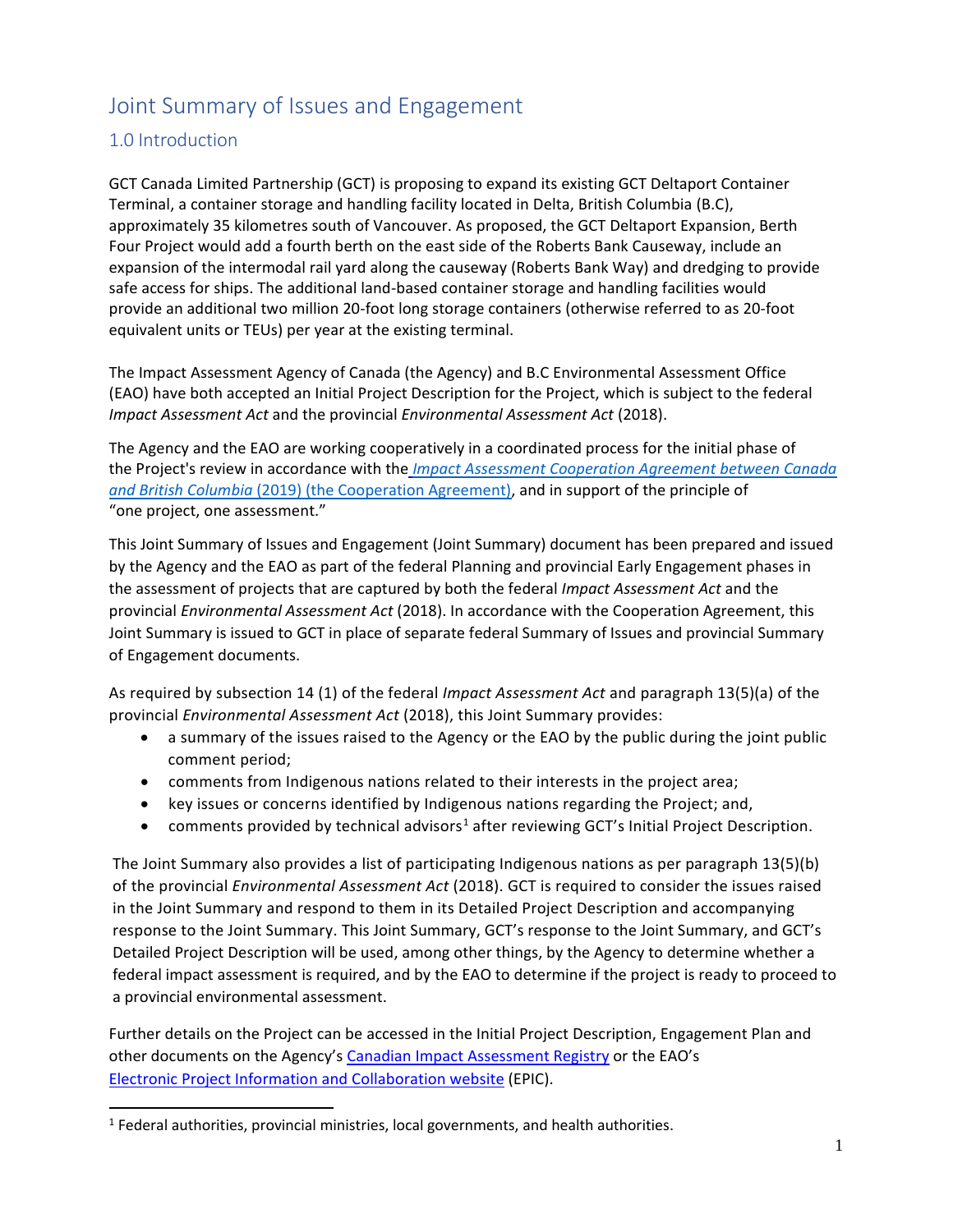## 2.0 Early Engagement Overview

During the coordinated process, the Agency and the EAO have sought to understand how the public, Indigenous nations and technical advisors want to be engaged, and have gathered their initial interests, concerns, questions, feedback and knowledge regarding the Project. The Agency and the EAO hosted two virtual information sessions and held meetings and teleconferences with federal authorities, technical advisors and potentially affected Indigenous nations.

The unique circumstances arising from COVID-19 resulted in changes to the usual approaches of undertaking meaningful public engagement and Indigenous consultation. The Agency and the EAO assessed the situation with key participants, adjusted timelines for the coordinated process and adapted consultation and engagement activities to provide flexibility as needed to prioritize the health and safety of all Canadians.

#### 2.1 Joint Public Comment Period

The Agency and the EAO held a 45-day joint public comment period from October 13 to November 27, 2020. Due to the COVID-19 pandemic and the associated physical distancing and self-isolation measures, virtual, rather than in-person, information sessions were held via webcast on November 5 and 10, 2020. The virtual information sessions included presentations on the federal and provincial assessment processes, a presentation by GCT on the project, and opportunities to ask questions online. The two virtual information sessions had approximately 26 and 46 participants, respectively.

53 individual public comments were received by the Agency and the EAO during the joint public comment period. Comments are summarized below in section 4.0.

### 3.0 Indigenous Nations and Organizations

The Agency and/or the EAO notified and requested input from the following Indigenous nations and organizations whose interests could reasonably be expected to be affected by the Project:

- \*Beecher Bay Indian Band (Scianew First Nation)  $\bullet$
- \*Cowichan Tribes
- \*Ditidaht First Nation
- \*Esquimalt Nation (No'ilung Si'em 'i' sche'le'chu)
- \*Halalt First Nation
- **Katzie First Nation**
- **Kwantlen First Nation**  $\bullet$
- **Kwikwetlem First Nation**  $\bullet$
- Leg'á:mél First Nation
- \*Lyackson First Nation  $\bullet$
- \*Maa-nulth First Nations (Huu-ay-aht First Nations, Ka:'yu:'k't'h'/Che:k'tles7et'h First Nations,  $\bullet$ Toquaht Nation, Uchucklesaht Tribe and Ucluelet First Nation)
- \*Malahat First Nation
- Matsqui First Nation
- \*Musqueam Indian Band
- · Métis Nation British Columbia
- \*Pacheedaht First Nation
- \*Pauquachin First Nation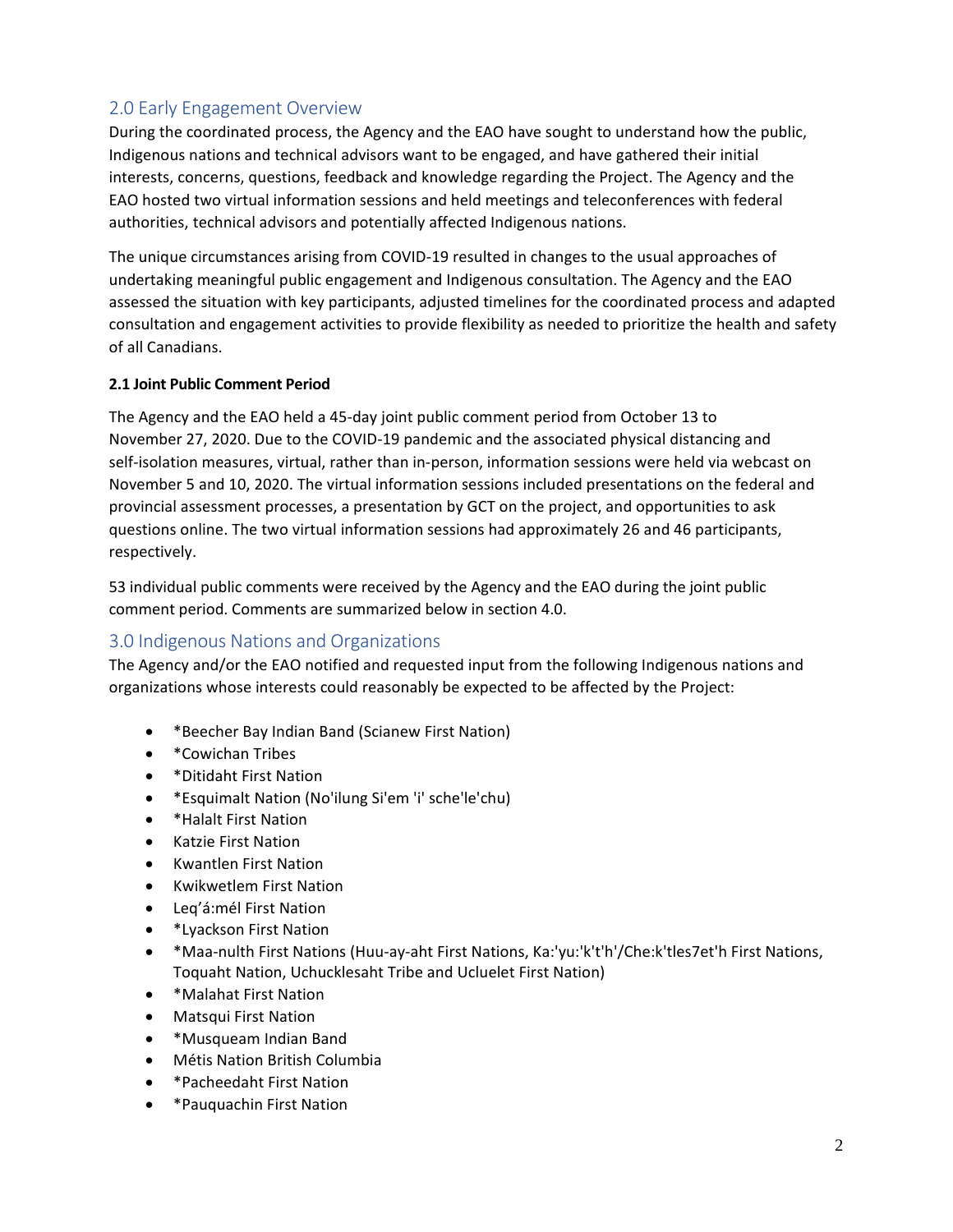- $\bullet$ **Penelakut Tribe**
- **Popkum First Nation**
- Seabird Island First Nation  $\bullet$
- Semiahmoo First Nation  $\bullet$
- Shxw'owhamel First Nation
- Songhees First Nation  $\bullet$
- Squamish Nation
- \*Stz'uminus First Nation
- \*S'ólh Téméxw Stewardship Alliance (via People of the River Referrals Office), supports a group of 15 Stó:lō First Nation member communities, which includes the following:
	- o Aitchelitz First Nation
	- o Chawathil First Nation
	- o Cheam First Nation
	- o Kwaw-Kwaw-Apilt First Nation
	- Semá:th (Sumas) First Nation  $\Omega$
	- o Shxwhá: y Village
	- **Skowkale First Nation**  $\Omega$
	- o Skwah First Nation
	- o Soowahlie First Nation
	- o Sq'ewá: lwx (Skawahlook) First Nation
	- o Sq'éwlets (Scowlitz) First Nation
	- o Squiala First Nation
	- o Tzeachten First Nation
	- o Yakweakwioose First Nation
	- o Yale First Nation
- T'sou-ke First Nation
- Tsartlip First Nation
- Tsawout First Nation
- *\**Tsawwassen First Nation  $\bullet$
- Tseycum First Nation
- \*Tsleil-Waututh Nation
- Ts'uubaa-asatx (Lake Cowichan First Nation)

\*indicates confirmed Participating Indigenous Nation under the Environmental Assessment Act (2018)

The Agency and the EAO made funding available to support participation by Indigenous groups in this phase of the assessment.

Under the provincial *Environmental Assessment Act* (2018), Indigenous nations can self-identify as a participating Indigenous nation for the assessment of a project. Participating Indigenous nations are afforded specific procedural rights under the provincial Environmental Assessment Act (2018), including capacity funding, consensus seeking processes, a procedure to communicate consent or withhold consent at key decision points, and access to facilitated dispute resolution.

Participating Indigenous nations under the provincial Environmental Assessment Act (2018) are identified in Table 1. The notices the EAO received from Indigenous nations self-identifying as participating Indigenous nations can be found on the EAO's EPIC website.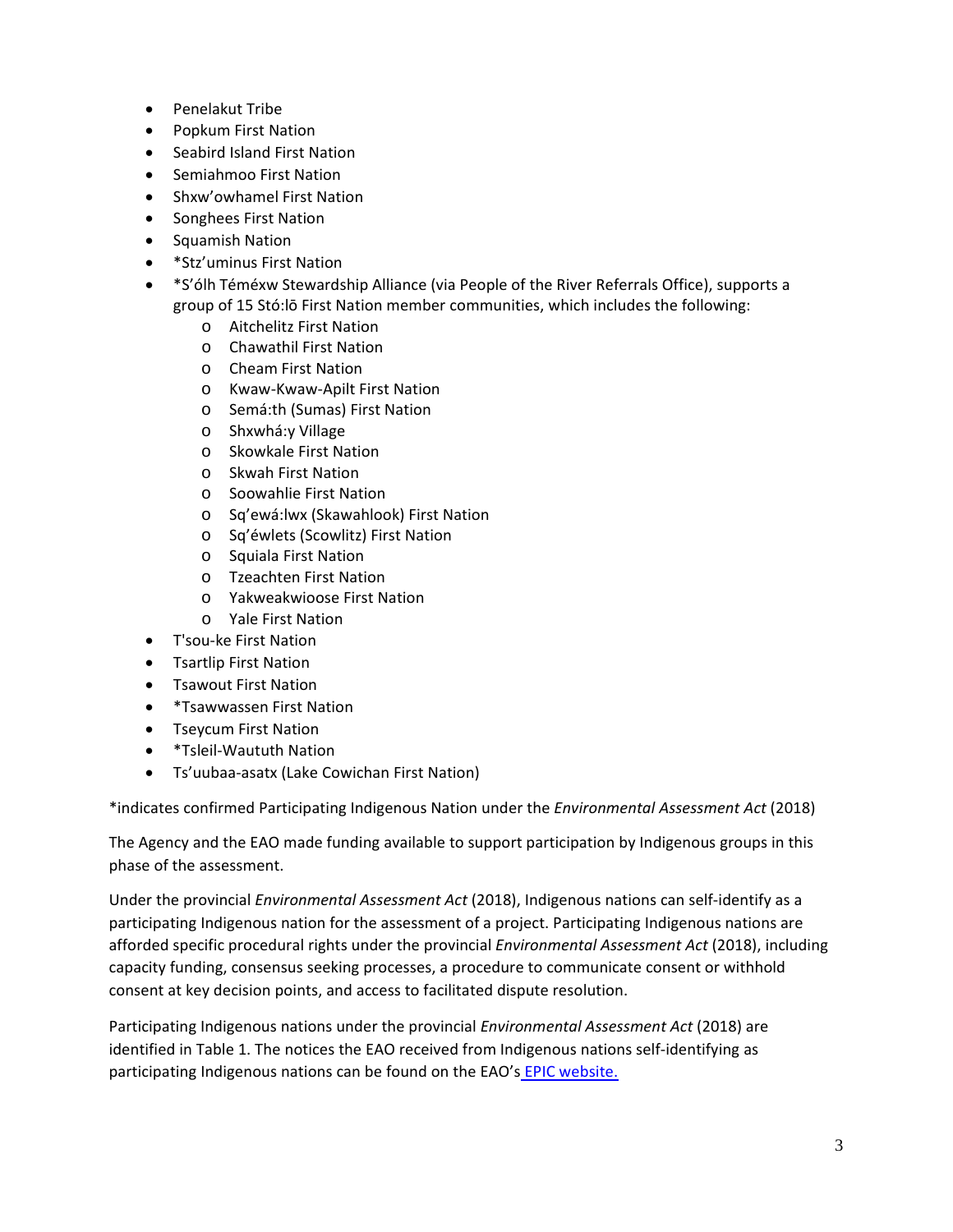Table 1 also identifies the Agency and the EAO's preliminary understanding of Indigenous groups and nations' interests in the Project area based on responses received from Indigenous groups and nations. Specific issues identified by Indigenous groups or nations are identified in Table 1. Some issues identified by Indigenous groups or nations will be reflected in Table 2 where those issues are common issues with other parties or specific to biophysical components. For specific concerns regarding effects to biophysical components of the environment, see Table 2.

| <b>Indigenous Group or Nation</b>                                                                                                                                    | <b>Participating</b><br><b>Indigenous Nation</b><br>under the provincial<br><b>Environmental</b><br><b>Assessment Act</b><br>(2018) | <b>Summarized Understanding of Interests</b>                                                                                                                                                                                                                                                                                                                                                                                                                                                                                                                                                                                                                                                                                                                                                                                                                                                                                                                                                                                                                                                                                                                                                                                                                                                                                                                |
|----------------------------------------------------------------------------------------------------------------------------------------------------------------------|-------------------------------------------------------------------------------------------------------------------------------------|-------------------------------------------------------------------------------------------------------------------------------------------------------------------------------------------------------------------------------------------------------------------------------------------------------------------------------------------------------------------------------------------------------------------------------------------------------------------------------------------------------------------------------------------------------------------------------------------------------------------------------------------------------------------------------------------------------------------------------------------------------------------------------------------------------------------------------------------------------------------------------------------------------------------------------------------------------------------------------------------------------------------------------------------------------------------------------------------------------------------------------------------------------------------------------------------------------------------------------------------------------------------------------------------------------------------------------------------------------------|
| <b>Cowichan Nation communities</b><br>(Cowichan Tribes, Lyackson<br>First Nation, Penelakut Tribe,<br><b>Stz'uminus First Nation, Halalt</b><br><b>First Nation)</b> | Yes (except<br>Penelakut Tribe as of<br>December 18, 2020)                                                                          | Cowichan Nation communities have<br>$\bullet$<br>and continue to utilize this proposed<br>Project area since time immemorial.<br>Cowichan Nation communities'<br>members have utilized and continue to<br>utilize the Salish Sea and surrounding<br>marine and terrestrial waterways for<br>Food, Social, and Ceremonial purposes,<br>as well as for Economic opportunities.<br>Must recognize Aboriginal Rights and<br>$\bullet$<br>Title of other Indigenous nations in this<br>area.<br>British Columbia's and Canada's<br>$\bullet$<br>commitments to implementing United<br>Nations Declaration on the Rights of<br>Indigenous Peoples must be reflected<br>throughout the document.<br>Specific questions regarding past<br>$\bullet$<br>studies and data collection regarding<br>sediment, disposal at sea, eelgrass and<br>intertidal marsh habitat, water quality,<br>noise.<br>Specific questions regarding mitigation<br>$\bullet$<br>measures for fish and fish habitat,<br>water quality, Southern Resident Killer<br>Whale, scour protection, dust control<br>during construction, and spill response.<br>Concern regarding the Short Sea<br>٠<br>Shipping proposal.<br>Inclusion of communities in<br>$\bullet$<br>environmental and heritage<br>monitoring.<br>Job opportunities and need for<br>٠<br>accommodations for workers outside of |
| <b>Maa-Nulth First Nations,</b><br><b>Beecher Bay Indian Band</b>                                                                                                    | Yes                                                                                                                                 | Metro Vancouver.<br>Effects of the Project on the<br>$\bullet$<br>environment, including cumulative                                                                                                                                                                                                                                                                                                                                                                                                                                                                                                                                                                                                                                                                                                                                                                                                                                                                                                                                                                                                                                                                                                                                                                                                                                                         |
|                                                                                                                                                                      |                                                                                                                                     |                                                                                                                                                                                                                                                                                                                                                                                                                                                                                                                                                                                                                                                                                                                                                                                                                                                                                                                                                                                                                                                                                                                                                                                                                                                                                                                                                             |
| (Scianew First Nation),                                                                                                                                              |                                                                                                                                     | effects, must be thoroughly assessed.                                                                                                                                                                                                                                                                                                                                                                                                                                                                                                                                                                                                                                                                                                                                                                                                                                                                                                                                                                                                                                                                                                                                                                                                                                                                                                                       |
| <b>Esquimalt Nation, Pauquachin</b>                                                                                                                                  |                                                                                                                                     | Effective monitoring throughout life of                                                                                                                                                                                                                                                                                                                                                                                                                                                                                                                                                                                                                                                                                                                                                                                                                                                                                                                                                                                                                                                                                                                                                                                                                                                                                                                     |
| <b>First Nation</b>                                                                                                                                                  |                                                                                                                                     | Project required.                                                                                                                                                                                                                                                                                                                                                                                                                                                                                                                                                                                                                                                                                                                                                                                                                                                                                                                                                                                                                                                                                                                                                                                                                                                                                                                                           |

#### Table 1: Preliminary Understanding of Indigenous Interests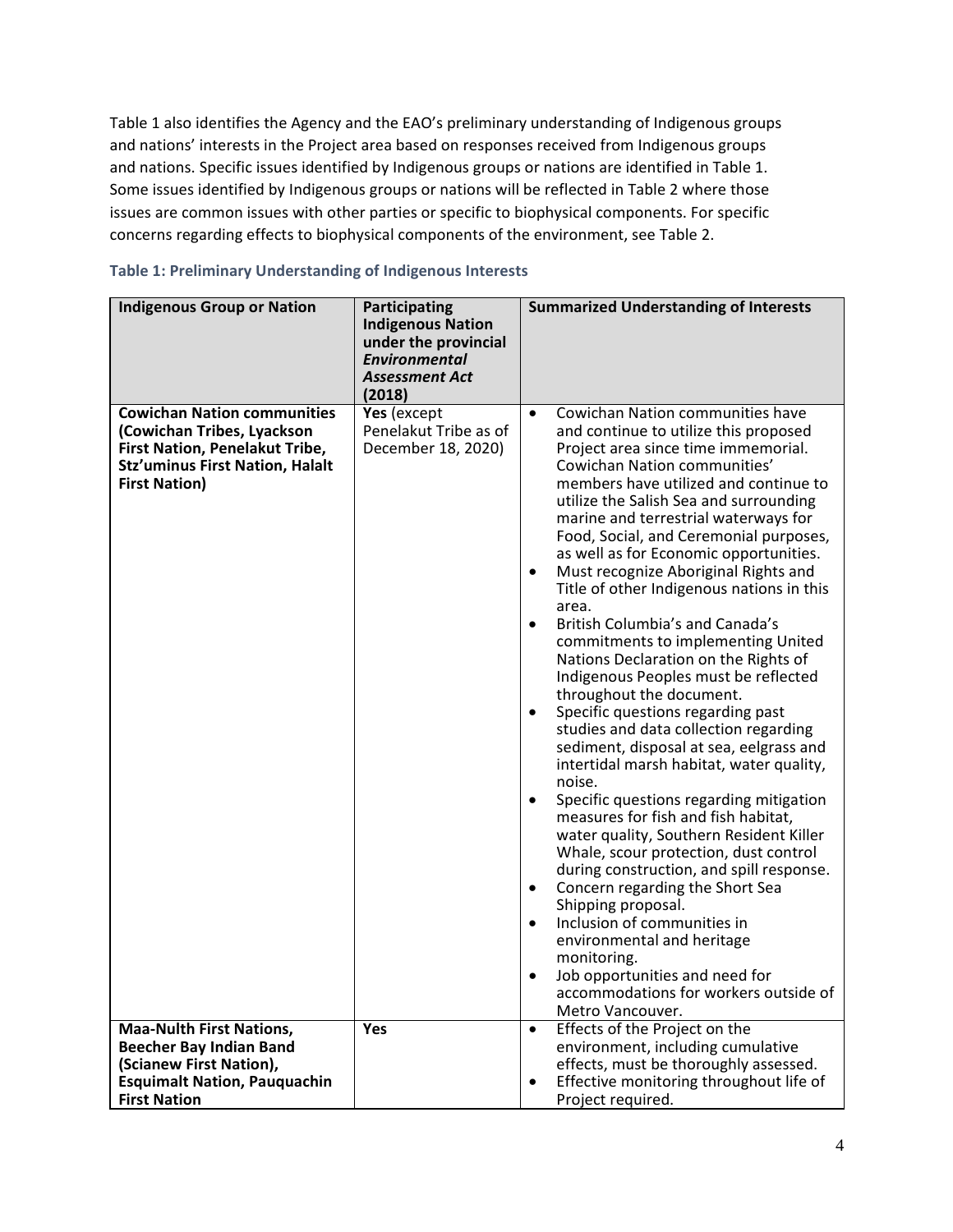| <b>Indigenous Group or Nation</b> | <b>Participating</b><br><b>Indigenous Nation</b><br>under the provincial<br><b>Environmental</b><br><b>Assessment Act</b><br>(2018) | <b>Summarized Understanding of Interests</b>                                                                                                                                                                                                                                                                                                                                                                                                                                                                                                                                                                                                                                                                                                                                                                                                                                                                                                                                                                                                                                                                                                                                        |
|-----------------------------------|-------------------------------------------------------------------------------------------------------------------------------------|-------------------------------------------------------------------------------------------------------------------------------------------------------------------------------------------------------------------------------------------------------------------------------------------------------------------------------------------------------------------------------------------------------------------------------------------------------------------------------------------------------------------------------------------------------------------------------------------------------------------------------------------------------------------------------------------------------------------------------------------------------------------------------------------------------------------------------------------------------------------------------------------------------------------------------------------------------------------------------------------------------------------------------------------------------------------------------------------------------------------------------------------------------------------------------------|
|                                   |                                                                                                                                     | Negative impacts must be avoided or<br>$\bullet$<br>mitigated to the greatest extent<br>possible; rehabilitation required where<br>harm is done.<br>Compensation required for any cultural<br>interference or loss suffered as a result<br>of the harm caused by Project.<br>Concurrent with a decline in resources<br>there is a shift in the economy from<br>resource extraction to one centred<br>around international trade.<br>Nations must receive a share of the<br>$\bullet$<br>wealth generated from the Project and<br>preferential access to jobs, training and<br>business opportunities.<br>The Project must recognize, thoroughly<br>assess its impacts on and not<br>unjustifiably infringe Aboriginal and/or<br>Treaty Rights, including resource<br>harvesting and traditional practices.<br>Concerned about effects from invasive<br>$\bullet$<br>species being brought to the area from<br>ships, either on hull or in ballast water.<br>The overall health of the Ocean and its<br>resources.<br>Impacts to treaty rights extend beyond<br>the 12 nautical mile limit as Domestic<br>Fishing Area extends beyond it. As a<br>result, scope of assessment should |
| <b>Malahat Nation</b>             | Yes                                                                                                                                 | extend to 200-mile nautical limit.<br>Marine shipping may adversely impact<br>$\bullet$<br>Malahat's Aboriginal rights and its<br>ability to exercise its Douglas Treaty<br>rights in relation to fishing and marine<br>resource harvesting.<br>Marine shipping introduces safety<br>$\bullet$<br>concerns for Malahat's ability to<br>continue cultural traditions, connect<br>with places of significance, transmit<br>intergenerational knowledge and<br>maintain connections.<br>Malahat Nation has stewardship<br>$\bullet$<br>responsibilities to marine species and<br>has interests in food harvesting for a<br>wide range of species. Without<br>continued and reliable access to these,<br>Malahat is likely to experience negative<br>health consequences and a loss of<br>cultural identity.<br>Request funding for capacity to carry<br>out a territory wide Traditional<br>Knowledge, Use and Occupancy study                                                                                                                                                                                                                                                         |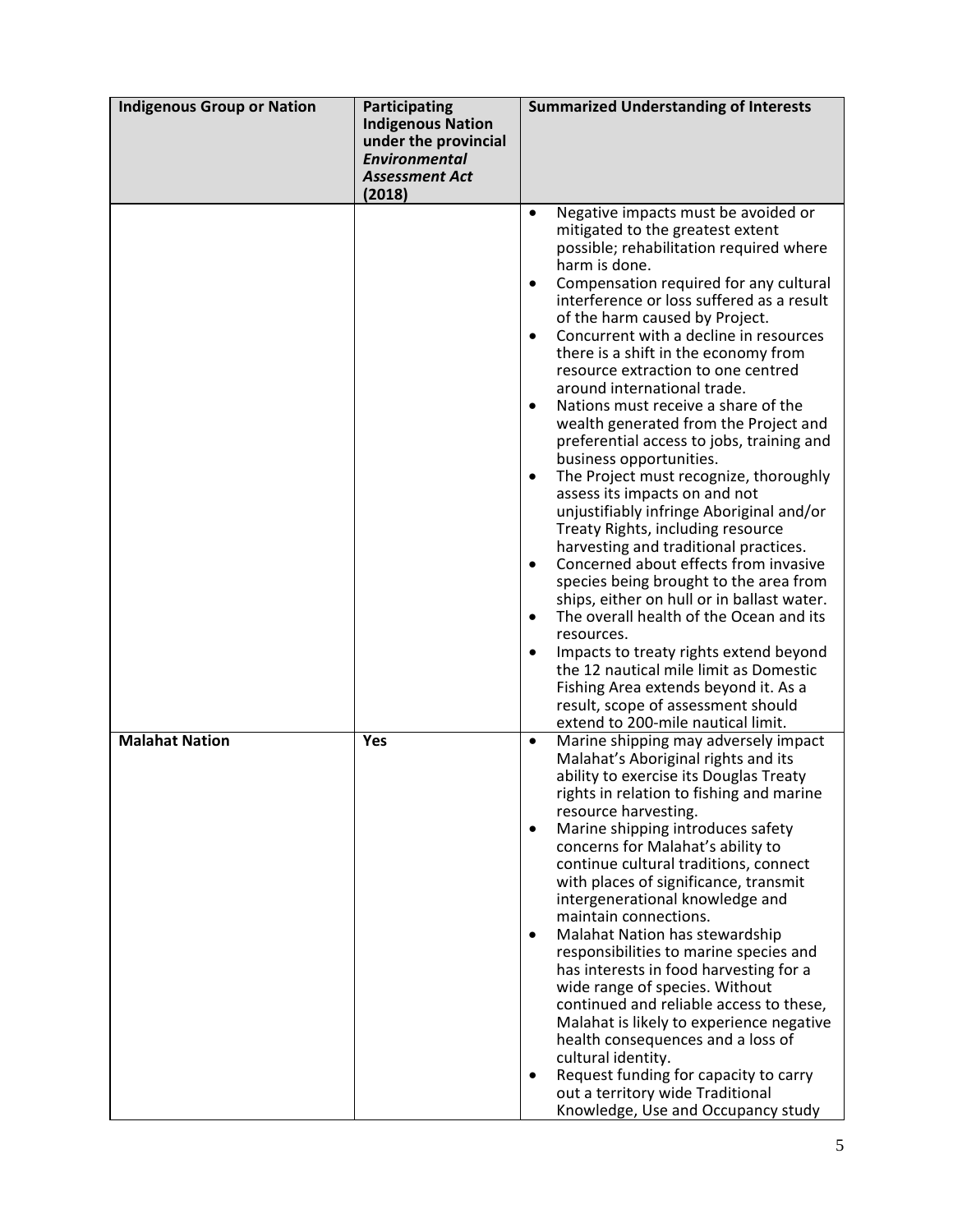| <b>Indigenous Group or Nation</b> | <b>Participating</b><br><b>Indigenous Nation</b><br>under the provincial<br><b>Environmental</b><br><b>Assessment Act</b><br>(2018) | <b>Summarized Understanding of Interests</b>                                                                                                                                                                                                                                                                                                                                                                                                                                                                                                                                                                                                                                                                                                                                                                                                                                                                                                                                                                                                                                                                                                                                                                                                                                                                                                                                                                                                                                              |
|-----------------------------------|-------------------------------------------------------------------------------------------------------------------------------------|-------------------------------------------------------------------------------------------------------------------------------------------------------------------------------------------------------------------------------------------------------------------------------------------------------------------------------------------------------------------------------------------------------------------------------------------------------------------------------------------------------------------------------------------------------------------------------------------------------------------------------------------------------------------------------------------------------------------------------------------------------------------------------------------------------------------------------------------------------------------------------------------------------------------------------------------------------------------------------------------------------------------------------------------------------------------------------------------------------------------------------------------------------------------------------------------------------------------------------------------------------------------------------------------------------------------------------------------------------------------------------------------------------------------------------------------------------------------------------------------|
|                                   |                                                                                                                                     | to engage in assessment processes with<br>a fuller understanding of potential<br>impacts and how these can be<br>effectively minimized.<br>Food fish distribution is an important<br>$\bullet$<br>and much-celebrated component of<br>community events as it provides<br>important sustenance to elders and<br>other community members.<br>Marine fisheries provide economic<br>$\bullet$<br>opportunity since Malahat holds<br>commercial licenses for, or economic<br>interests in, the harvesting of a number<br>of species.                                                                                                                                                                                                                                                                                                                                                                                                                                                                                                                                                                                                                                                                                                                                                                                                                                                                                                                                                           |
| <b>Musqueam Indian Band</b>       | Yes                                                                                                                                 | Musqueam holds a constitutionally<br>$\bullet$<br>protected right to harvest fish to meet<br>its food, social and ceremonial needs<br>that is consistently being impacted<br>from the industrialization and<br>development of the Fraser River, and<br>could be further impacted by the<br>Project.<br>A loss of fish or access to fish resources<br>in one season can lead to economic<br>impacts for Musqueam fishers who rely<br>on the resource for economic well-<br>being.<br>If changes lead to gaps in knowledge,<br>$\bullet$<br>effects may persist over generations.<br>The Project area is a historical and<br>$\bullet$<br>contemporary preferred fishing area<br>which cannot be substituted with a<br>location elsewhere.<br>The Project footprint overlaps with an<br>important crab harvesting area that is<br>already being threatened by<br>development. Any further development<br>could lead to significant adverse<br>impacts.<br>Any increase in shipping in the vicinity<br>of the Project area can have significant<br>adverse impacts to Musqueam proven<br>fishing rights and ability to safely<br>traverse the water in the area.<br>There are potential Project interactions<br>$\bullet$<br>with the Musqueam Sense of Place and<br>Identity<br>Despite ongoing industrial development<br>of the area, the potential for<br>Musqueam cultural heritage sites at<br>DeltaPort is still high due to its location<br>in historical and current fishing routes. |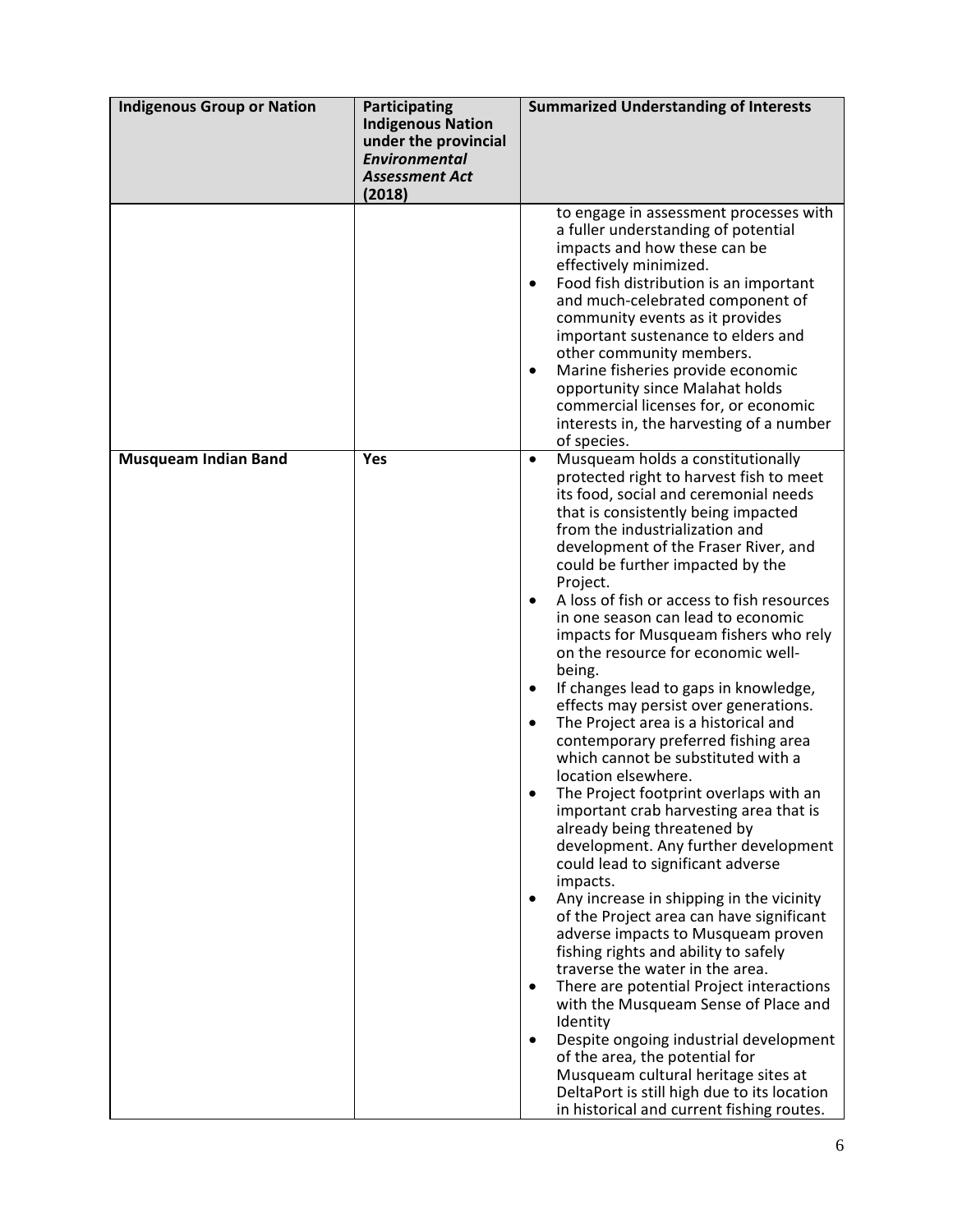| <b>Indigenous Group or Nation</b>           | Participating<br><b>Indigenous Nation</b><br>under the provincial<br><b>Environmental</b><br><b>Assessment Act</b><br>(2018) | <b>Summarized Understanding of Interests</b>                                                                                                                                                                                                                                                                                                                                                                                                                                                                                                                                                                                                                                                                                                                                                                                                                                                                                                                                                                                                                                                                                                                                         |
|---------------------------------------------|------------------------------------------------------------------------------------------------------------------------------|--------------------------------------------------------------------------------------------------------------------------------------------------------------------------------------------------------------------------------------------------------------------------------------------------------------------------------------------------------------------------------------------------------------------------------------------------------------------------------------------------------------------------------------------------------------------------------------------------------------------------------------------------------------------------------------------------------------------------------------------------------------------------------------------------------------------------------------------------------------------------------------------------------------------------------------------------------------------------------------------------------------------------------------------------------------------------------------------------------------------------------------------------------------------------------------|
|                                             |                                                                                                                              | Increased disruption to the protection,<br>$\bullet$<br>persistence, and living of Musqueam<br>šx <sup>w</sup> tahim (i.e., ways, manners, and<br>customs) and snaweyal (i.e., teachings<br>received since childhood, including<br>identity and responsibilities) as a result<br>of Project construction and operations.                                                                                                                                                                                                                                                                                                                                                                                                                                                                                                                                                                                                                                                                                                                                                                                                                                                             |
| <b>Pacheedaht First Nation</b>              | Yes                                                                                                                          | Will be directly impacted by the Project<br>$\bullet$<br>as the shipping lanes go through<br><b>Pacheedaht First Nation's Marine</b><br>territory. As a result, significant<br>potential to impact Pacheedaht<br>First Nation's ability to exercise its<br>Aboriginal title and rights.<br>Being able to govern, and safely access,<br>the Marine Territory and Swiftsure<br>Bank is central to who Pacheedaht are<br>as a people.<br>Concerns about avoidance of the<br>$\bullet$<br>marine territory by Pacheedaht<br>members due to concerns about<br>collisions, habitat contamination,<br>contamination of resources and<br>discharges and spills.<br>Due to the presence of the<br>$\bullet$<br>international shipping lanes through<br>Swiftsure Bank and the core of<br>Pacheedaht First Nation's Marine<br>Territory, the project has the potential<br>to significantly impact Pacheedaht<br>First Nation's ability to exercise its<br>Aboriginal title and rights, including<br>governance rights, culture and diet.<br>Disruption to the sense of quiet that is<br>$\bullet$<br>required for harvesting that supports<br>spiritual connection to the marine<br>territory. |
| S'ólh Téméxw Stewardship<br><b>Alliance</b> | Yes                                                                                                                          | Cumulative effects of the Project in<br>$\bullet$<br>consideration of all the other projects<br>taking place within S'ólh Téméxw<br>(Stó:lō traditional territory) and along<br>the Fraser River.<br>Confusion regarding the status of the<br>$\bullet$<br>Project in that initially the S'ólh<br>Téméxw Stewardship Alliance was told<br>by the Vancouver Fraser Port Authority<br>that the Project was not moving<br>forward.                                                                                                                                                                                                                                                                                                                                                                                                                                                                                                                                                                                                                                                                                                                                                      |
| <b>Tsawwassen First Nation</b>              | Yes                                                                                                                          | Project is likely to result in significant<br>$\bullet$<br>adverse effects to Tsawwassen<br>First Nation Treaty rights and culture,                                                                                                                                                                                                                                                                                                                                                                                                                                                                                                                                                                                                                                                                                                                                                                                                                                                                                                                                                                                                                                                  |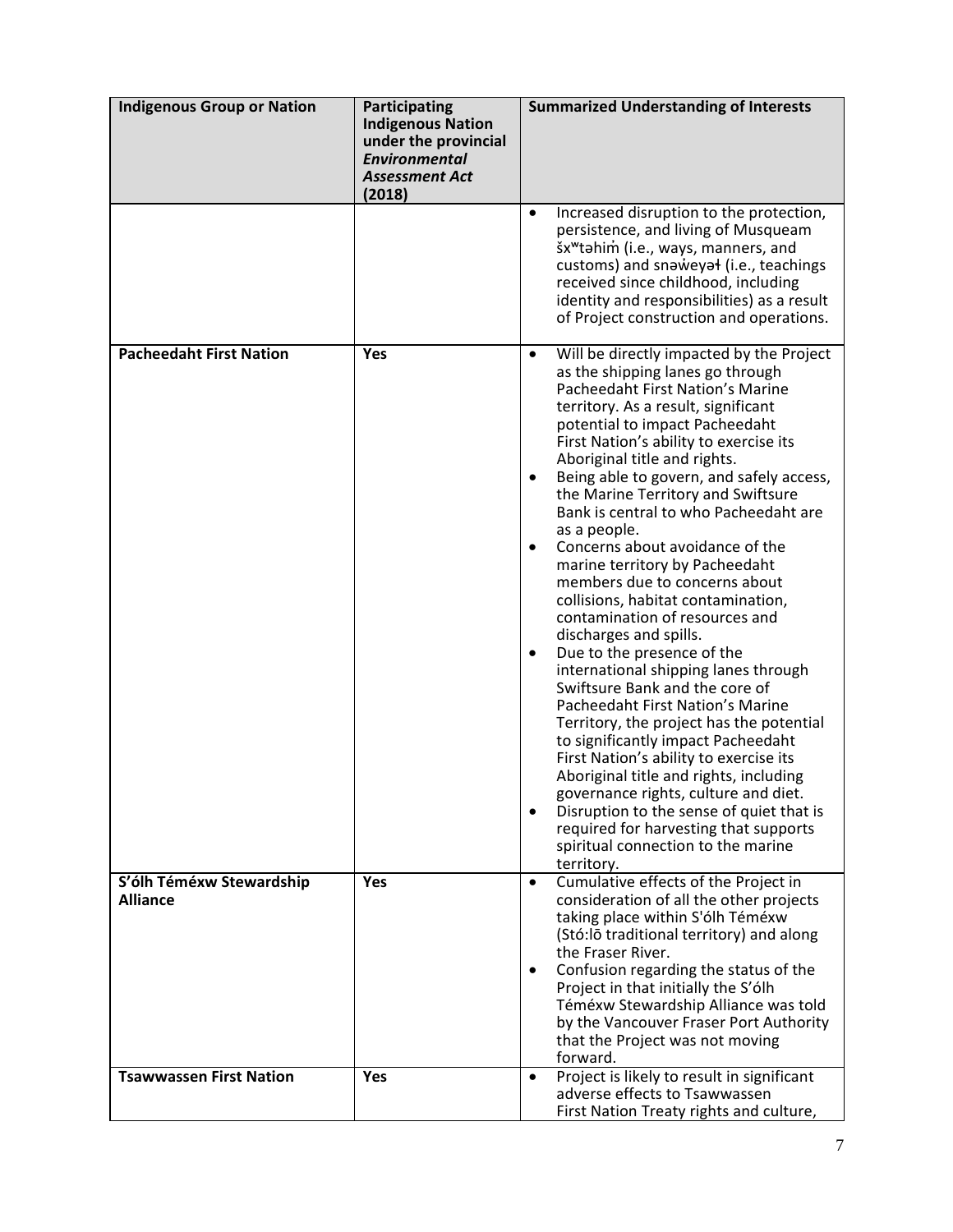| <b>Indigenous Group or Nation</b> | <b>Participating</b><br><b>Indigenous Nation</b><br>under the provincial<br><b>Environmental</b><br><b>Assessment Act</b><br>(2018) | <b>Summarized Understanding of Interests</b>                                                                                                                                                                                                                                                                                                                                                                                                                                                                                                                                                                                                                                                                                                                                                                                                                                                                                                                                                                                                                                                                                                                                                                                                                                                                                                                                                                                                                                                                                                                                                                                                                                                                                                                              |
|-----------------------------------|-------------------------------------------------------------------------------------------------------------------------------------|---------------------------------------------------------------------------------------------------------------------------------------------------------------------------------------------------------------------------------------------------------------------------------------------------------------------------------------------------------------------------------------------------------------------------------------------------------------------------------------------------------------------------------------------------------------------------------------------------------------------------------------------------------------------------------------------------------------------------------------------------------------------------------------------------------------------------------------------------------------------------------------------------------------------------------------------------------------------------------------------------------------------------------------------------------------------------------------------------------------------------------------------------------------------------------------------------------------------------------------------------------------------------------------------------------------------------------------------------------------------------------------------------------------------------------------------------------------------------------------------------------------------------------------------------------------------------------------------------------------------------------------------------------------------------------------------------------------------------------------------------------------------------|
|                                   |                                                                                                                                     | including right to fish and harvest crab,<br>migratory birds, wildlife and plants.<br>Effects to species' habitats from the<br>Project must be considered.<br>Decline in salmon deeply troubling as<br>$\bullet$<br>continued access to Fraser River salmon<br>was a key goal in negotiating<br>Tsawwassen First Nation's treaty.<br>Impacts to Tsawwassen First Nation's<br>archaeological, paleontological,<br>architectural, heritage and/or cultural<br>interests.<br>Ability to access fishing and harvest<br>$\bullet$<br>areas and resulting adverse effects to<br>food security.<br>Adverse impacts on Tsawwassen<br>First Nation socio-economic indicators,<br>including those arising from increased<br>road and marine traffic, road closures,<br>decreased land access, population<br>growth and increased cost of living.<br>Concern how the Project may interact<br>with traditional Tsawwassen<br>First Nation economies.<br>Impacts to spiritual and culture well-<br>$\bullet$<br>being, including by affecting member's<br>knowledge and language about their<br>home.<br>Impacts on human health, mental and<br>$\bullet$<br>social well-being.<br>Visual disturbance, as People Facing the<br>Sea, from Project construction and<br>operation and its impact on the health<br>of the community.<br>Negative effects to Southern Resident<br>Killer Whale are unacceptable. The<br>species holds social, cultural and<br>ceremonial values to Tsawwassen<br><b>First Nation members.</b><br>Impacts to self-governance and<br>$\bullet$<br>stewardship and will stand to<br>undermine Tsawwassen First Nation<br>laws.<br>Consideration whether the Project will<br>$\bullet$<br>advance the ongoing process of<br>reconciliation with Canada and B.C. |
| <b>Tsleil-Waututh Nation</b>      | Yes                                                                                                                                 | Existing cumulative environmental<br>$\bullet$<br>effects leading to the loss and<br>degradation of biodiversity, traditional<br>food species, and habitats in the Fraser<br>River and Burrard Inlet are indicative of<br>ongoing violations against ecological                                                                                                                                                                                                                                                                                                                                                                                                                                                                                                                                                                                                                                                                                                                                                                                                                                                                                                                                                                                                                                                                                                                                                                                                                                                                                                                                                                                                                                                                                                           |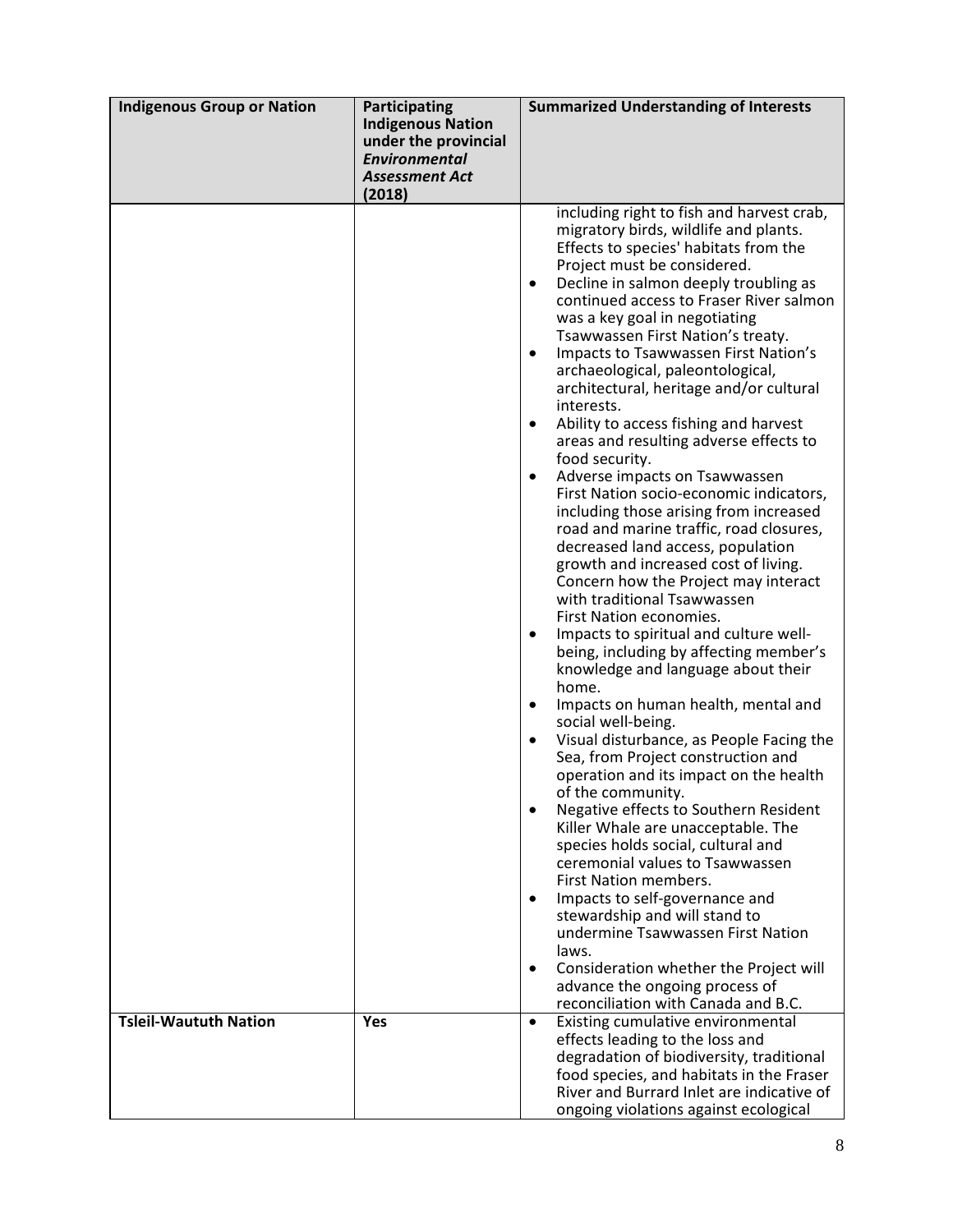| <b>Indigenous Group or Nation</b> | Participating<br><b>Indigenous Nation</b><br>under the provincial<br><b>Environmental</b><br><b>Assessment Act</b><br>(2018) | <b>Summarized Understanding of Interests</b>                                                                                                                                                                                                                                                                                                                                                                                                                                          |
|-----------------------------------|------------------------------------------------------------------------------------------------------------------------------|---------------------------------------------------------------------------------------------------------------------------------------------------------------------------------------------------------------------------------------------------------------------------------------------------------------------------------------------------------------------------------------------------------------------------------------------------------------------------------------|
|                                   |                                                                                                                              | thresholds and Tsleil-Waututh Nation<br>laws.<br>Impacts to food sovereignty<br>Concern about impacts to community,<br>culture, and teachings, which are tied<br>to the well-being and survival of<br>Southern Resident Killer Whales.<br>The Project falls within Tsleil-Waututh<br>Nation's consultation area and is thus<br>subject to the conditions of<br>Tsleil-Waututh Nation's Stewardship<br>Policy, which outlines laws and<br>requirements for meaningful<br>consultation. |

The Agency and the EAO expect GCT to engage with each of the Indigenous nations listed in section 3.0 to ensure their interests and issues are reflected in the Detailed Project Description.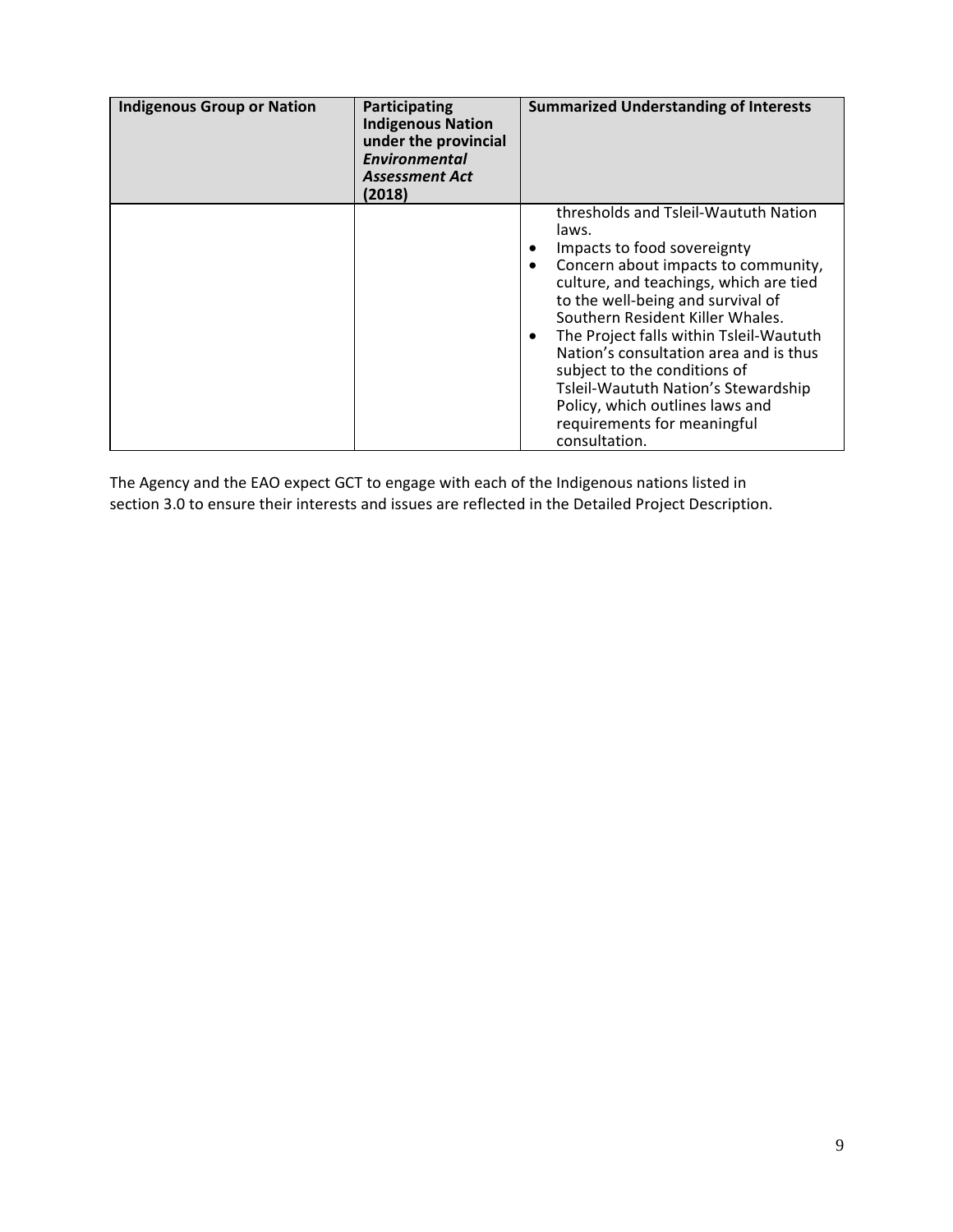## 4.0 Summary of Issues

This section provides a high-level summary of the issues raised in comments received by the Agency and the EAO from the public, Indigenous nations, federal authorities, and technical advisors on GCT's Initial Project Description (see Table 2). GCT is directed to review the original submissions posted on the Agency's Canadian Impact Assessment Registry and the EAO's EPIC website. Note that this document provides a summary of comments received; it does not evaluate those concerns, nor does it define what is to be addressed in the impact assessment.

#### Table 2: Summary of Issues Raised

#### Accidents, Malfunctions, and Public Safety

- Potential for adverse environmental and human health effects from accidents and malfunctions. This includes collisions, grounding, allision (the running of one ship upon another ship that is stationary), and/or spills during the operation of marine vessels, and hazardous material spills caused by train derailment, road and rail transport, and/or operation of land-based machinery.
- ù Effects of accidents and spills on the environment will differ off the continental shelf due to the presence of different environmental dynamics; the scope of the impact assessment must include this area.
- ù Concern that the Project should not proceed until a proper risk analysis is conducted, and until there is a world class emergency response program and resources in place to deal with a major spill into the marine environment.
- Details regarding the type of cargo being transported, to better tailor any required emergency response, as well as a list of applicable compensation regimes that apply in the event of different types of spills.
- ù Questions regarding who will be held financially and physically responsible for the cost of cleaning up a spill and seeking more detail on GCT's spill response plan.

#### Acoustic Environment (terrestrial)

- Effects due to noise causing disturbance to the local population. A noise assessment of the area, including sensitive receptors, should be conducted. The assessment should be in accordance with Health Canada's guidance to compare baseline, Project-sourced noise, and Project + baseline noise levels, and should include cumulative effects.
- ù An analysis of local transportation options (short sea shipping and truck transportation) would permit an assessment of their positive and negative effects on noise.
- ù Concerns regarding increased vessel noise and light pollution at Project site through Project development, implementation, and future increased port/facility uses.

#### Alternative Means of Carrying Out the Project

ù Clarity as to the feasibility of expanding Deltaport seaward to use one berth of the adjacent coal terminal (Westshore) when that lease is up for renewal in 2026, as well as an assessment of costs versus benefits of this option.

#### Alternatives to the Project

- Clarity and further detail as to why the Port of Prince Rupert was not considered as an alternative to the Project.
- ù Further assessment of alternatives required, including on whether lands at Fraser Surrey Docks could be re-purposed to provide for expanded container capacity.
- ù Clarity and further detail regarding the need for both Roberts Bank Terminal 2 Project (RBT2) and Deltaport Berth 4 Project (DP4), and how DP4 will consider RBT2 in its alternative assessment should RBT2 be approved.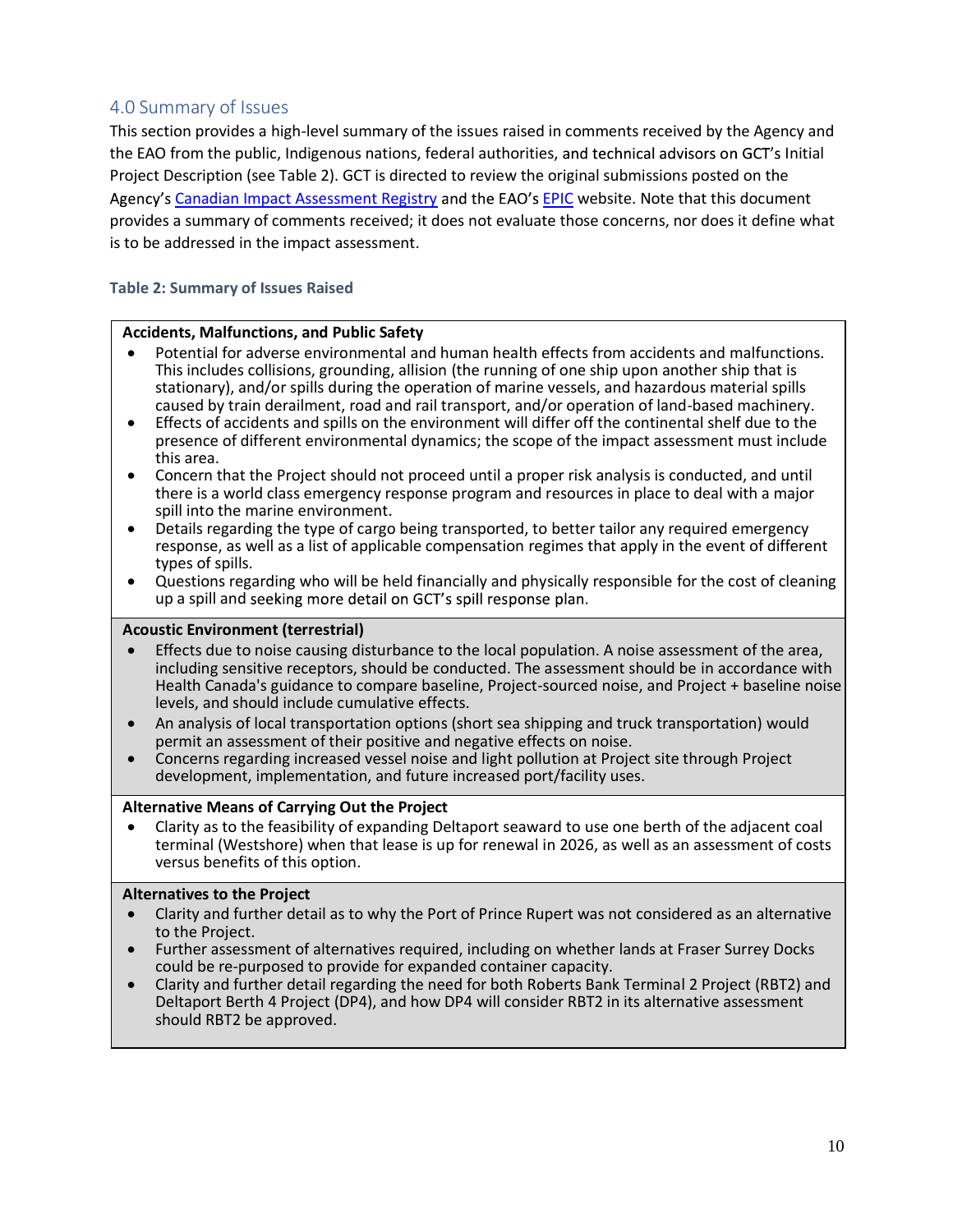#### Atmospheric Environment.

- Effects on air quality from the Project, resulting in impacts to sensitive ecosystem receptors, contamination of nearby land and waterbodies, and effects on plants, wildlife, fish and fish habitat, and human health.
- ù Use of the most stringent Canadian Ambient Air Quality Standards, B.C. Ambient Air Quality Objectives or regional standards, to undertake an assessment of existing baseline, project-only, and future (baseline + project), and cumulative effects.
- ù Clarify the effectiveness of providing shore power as a mitigation measure to reduce emissions, if individual vessels are not required to have this technology.

#### Archaeological Sites

- ù Impacts on archaeological resources at the Project site and impacts to archaeological sites from waves and resulting erosion from marine shipping.
- ù Request for the conduct of an archeological overview assessment/archeological impact assessment to understand existing baseline conditions).

#### Agricultural Land Reserve

ù Concerned that the Project will negatively impact surrounding farmland in the provincial Agricultural Land Reserve (ALR), both as a result of heavy particulates and air contaminants settling on the soil, and from the conversion of ALR land to industrial land.

#### Climate Change and Greenhouse Gas (GHG) Emissions

- Contribution of the Project's emissions on Canada's environmental commitments and climate change, and how this could impact regional, provincial and federal targets.
- ù Clarity on the scope of activities included in the GHG emissions estimates (including incidental physical activities), and descriptions of the methodologies and assumptions used for the quantification of GHG emissions from each activity.
- ù Consideration of best available technologies, best environmental practices, and mitigation measures to reduce GHG emissions.
- ù Clarity of the type of activities that would result in impacts on carbon sinks by ecosystem type.

#### Cultural

- ù Harm from cultural interference, loss of culture, or limited access to traditional territories and access to traditional foods, and potential for Project to result in significant cumulative effect on aspects of Indigenous current use and cultural heritage.
- ù Effects to marine mammals resulting in effects to Indigenous spirituality, culture, heredity, cosmology and mythology.
- Effects of increased marine shipping activity on cultural health, including from reduced access to fishing and harvesting sites, reduced ability to travel in small vessels for subsistence travel, and effects to important cultural marine mammals such as Southern Resident Killer Whale (SRKW).

#### Cumulative Effects

- ù Cumulative effects (including from marine shipping) on the Salish Sea ecosystem, the Fraser River estuary, air quality, noise and vibration, sensory disturbance, migratory birds, wetlands, underwater noise, Southern Resident Killer Whales, fish and fish habitat, wildlife species, climate change, and intangible cultural heritage.
- Lack of an appropriate baseline from which to measure existing cumulative effects and need for a holistic cumulative effects assessment incorporating Indigenous knowledge of all past and present development, to inform the DP4 impact assessment.
- ù Request that cumulative effects assessment incorporate the 40 different infrastructure projects being advanced by the Greater Vancouver 2030 Program.
- Cumulative effects on Indigenous groups' ability to engage in current use of lands and resources for traditional purposes, practice their culture, governance, as well as impacts to Indigenous rights. This includes the extent to which the ability to exercise such rights that have already been lost.
- ù Ability of Indigenous nations to participate meaningfully in the management of those effects.
- Interest in long-term plans to assess cumulative effects from increased ship and tanker traffic to and from the site prior, during, and after construction, as well as into future.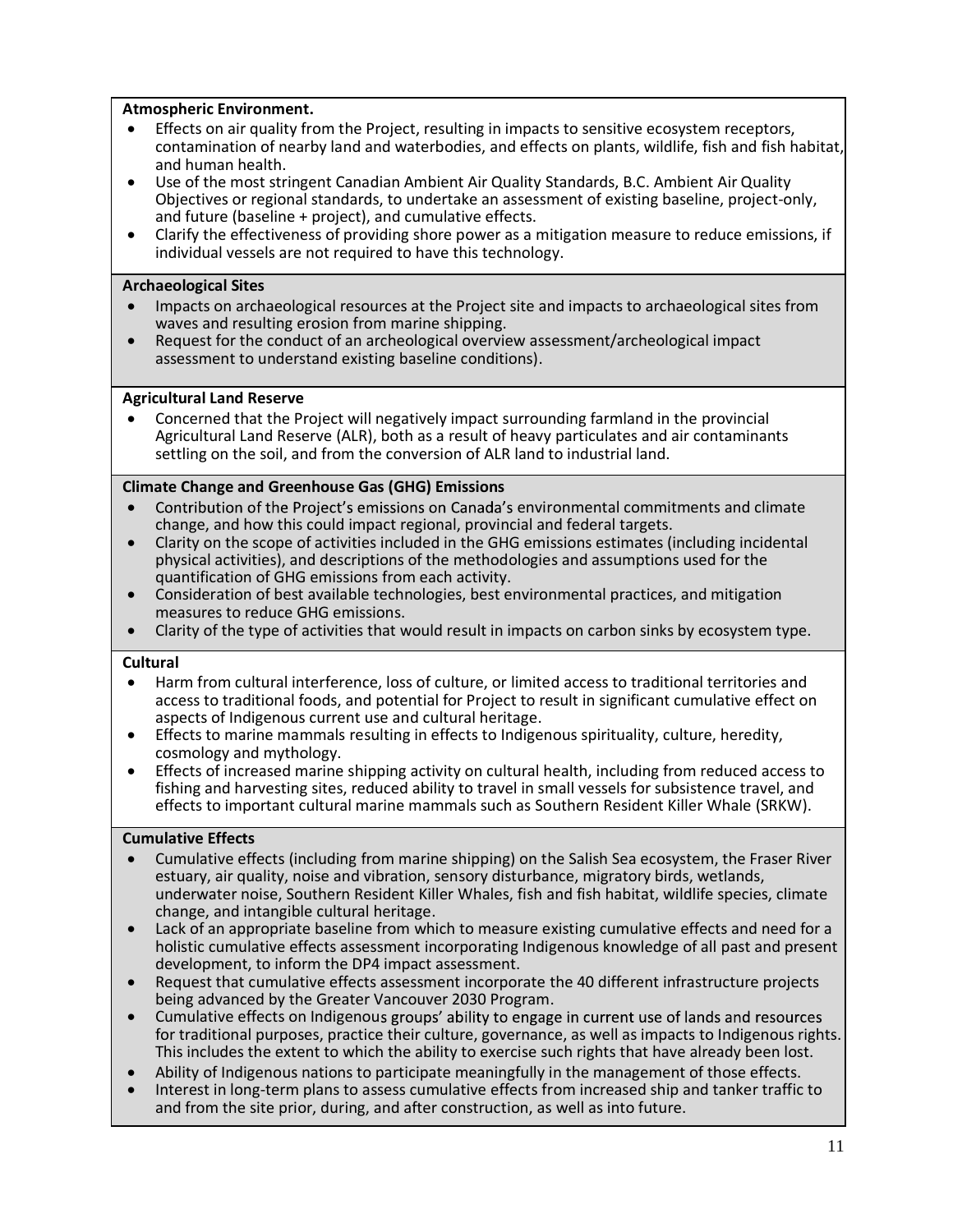#### Current and Future Generations

ù Concern that further degradation of Roberts Bank will reach a tipping point and reduce the quality of life for Lower Mainland residents, as well as destroy natural resources for future generations.

#### Differential Impacts upon Diverse Persons and Groups

- ù Differential impacts based on sex and gender, which may include groups identified by age, place of residence, ethnicity, socio-economic status, employment status or disability for example, in a variety of ways including:
	- o Employment opportunities;
	- o Access to revenues;
	- o Access to safe and affordable housing;
	- o Compensation or benefits and expanded investment in the local community;
	- o Decision making roles for new innovation and technologies; and
	- $\circ$  Access to services and programs that account for the perspective, knowledge and experiences of individuals and communities.
- The Project may create and exacerbate existing inequalities.

#### Economic Conditions

- ù Effects of the Project on the local and regional economy (including BC Tourism and commercial fisheries), local job creation, and labour force.
- ù Consideration of employment barriers for under-represented groups and hiring strategies to ensure they are represented.
- ù Effects of the Project to Indigenous communities, and details on compensation, including emergency compensation, for any impacts, as well as how wealth generated will be shared.
- ù Clarity on the accuracy of market projections for the container shipping industry.
- ù Concern that opportunity costs of building the Project are higher than the stated benefits due to lack of appropriate valuation of the benefits that the local environment provides.

#### Ecosystems

ù Effects of the Project on the sensitive Fraser River estuary and Salish Sea ecosystem, including on globally significant wetlands and critically important bird habitat.

#### Effects of the Environment on the Project

- ù Effects of the environment on the Project such as earthquakes, climate change, and sea-level rise.
- ù Clarity on incorporation of climate change considerations into project design, and the development of habitat compensation plans.

#### Environmental and Impact Assessment Processes

- ù Concerns about the credibility of information generated throughout the assessment process and the opportunity to participate in the process.
- ù Concerns regarding public confidence in the assessment process; including need for greater openness and transparency regarding the process and opportunities for meaningful public engagement.
- ù Clarification on scope of impact assessment, including effects from road, rail activities and marine shipping.
- ù Clarification on how size of the ships will be assessed, as opposed to just the increase in number.
- Effects must be avoided, and mitigation measures pursued to the greatest extent, including rehabilitation, planting of native species/removal of invasive species, effective monitoring, and placing openings into the Roberts Bank and ferry causeway.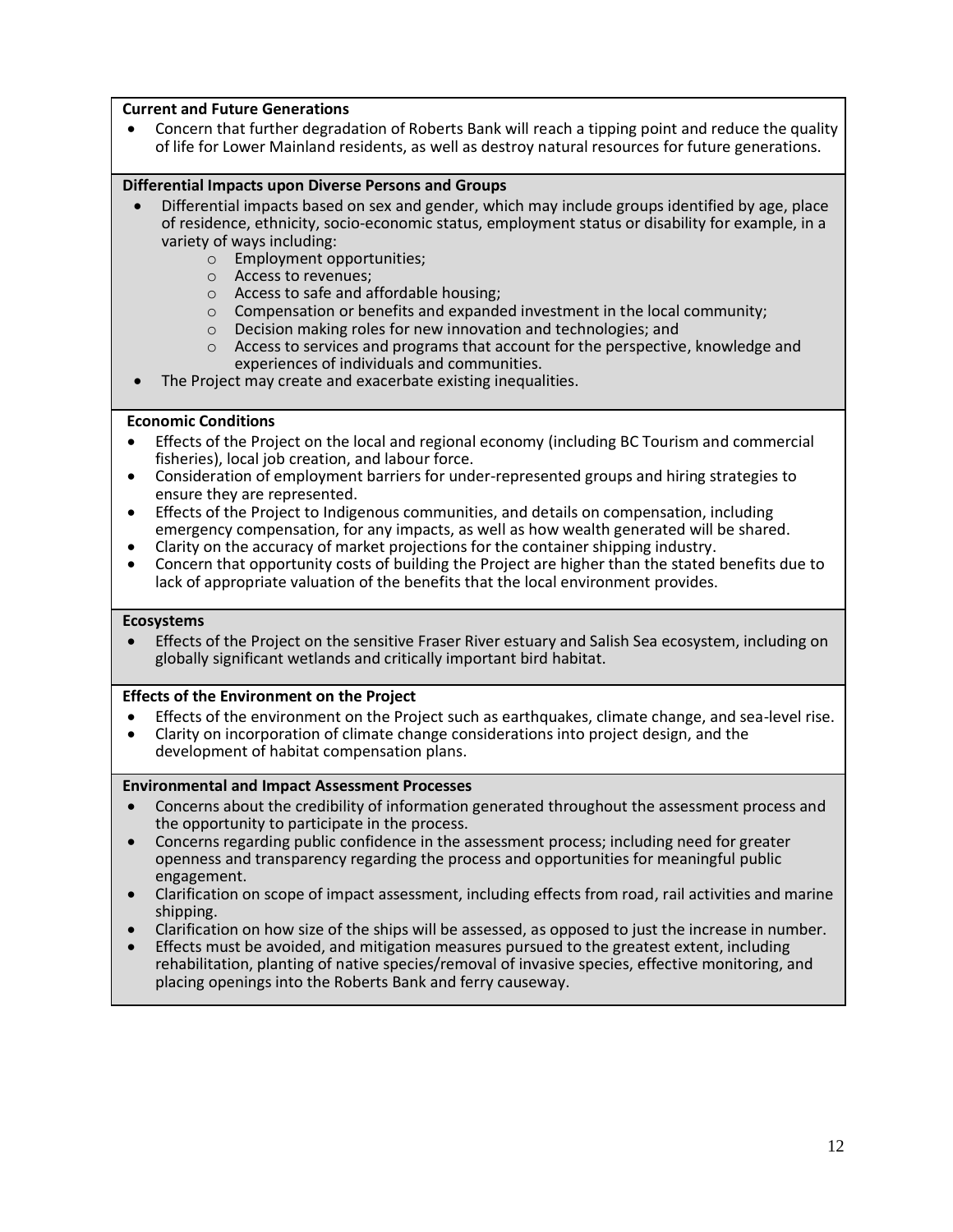#### Fish and Fish Habitat

- ù Effects on fish and fish habitat (including salmon and crab) through habitat destruction and degradation, dredging, pile driving noise/vibrations, impediments to migration, and mortality.
- Effects to fish from changes in marine water quality and sediment re-suspension.
- Effects to Indigenous peoples and Indigenous rights as a result of adverse effects to fish.
- ù Request for a clear description of measures to avoid and mitigate effects to fish and fish habitat, and a description of offsetting measures for any residual effects following avoidance and mitigation. Measures must speak to their effectiveness and feasibility.
- ù Concern that Project will negate existing environmental remediation programs and provincial and federal commitments, aimed at restoring resources (including fish) in the Fraser River.

#### Geology, Geochemistry, and Geological Hazards

- ù Inclusion of a seismic hazard assessment and effects related to seismic activity
- ù Inclusion of the effects of the project on tidal and coastal geomorphic environments, including increased sedimentation on the foreshore and wake effects.

#### Human Health and Well-Being

- ù Concern regarding effects to human health from increased air, light, vibration and noise pollution, including from marine, road and rail activities.
- ù Concern regarding effects to Indigenous health because of real or perceived changes in the quality of marine species relied upon for food harvesting, health and cultural identity.
- ù Inclusion of maps and diagrams identifying human receptor locations and distances between them and the project.
- Request for meaningful engagement on mitigations and compensation for effects to air quality, noise, light pollution.
- Increased psychological and emotional stress from uncertainty over Project effects.

#### **Indigenous Peoples' Rights**

- ù Concerns raised by Indigenous nations about shipping effects on fishing and harvesting rights, food security, use/enjoyment of treaty lands, and human health effects from pollution that negatively impact treaty rights, aboriginal title, governance rights, and culture.
- Clarity on how the United Nations Declaration on the Rights of Indigenous People's will be applied to the assessment.
- ù Clarity on whether the alternatives assessment considered impacts to Indigenous rights, including fishing grounds.
- Impacts from accidents and malfunctions to Aboriginal and or Treaty rights, including resource harvesting, traditional practices and culture and heritage sites.
- Concern of the usage of past accommodation measures or old data from past projects being utilized as supplementary or supporting information to support this proposed Project.
- Potential Project interactions with sense of place and identity including increased disruption of sense of place as a result of changes to valued places and place characteristics (e.g. from marine traffic, noise disturbances and ecological changes); disruption of identity and increased disconnection from cultural heritage due to direct and indirect Project effects on fishing, ceremonies, gatherings, and consumption of traditional foods.

#### Infrastructure and Services

- ù Concern over port expansion and increases in road traffic, congestion and accidents on highways, bridges, tunnels, and increased rail shipping impacting safety and infrastructure in the Lower Mainland, Fraser Valley and Fraser Canyon.
- ù Shipping efficiencies should be a priority over development, including the development of off-site parking, container storage, and loading in areas that are less sensitive.

#### Land and Resource Use

ù Concern over zoning, as proposed development area for DP4 is not designated as "Industrial" under the Metro Vancouver Regional Growth Strategy.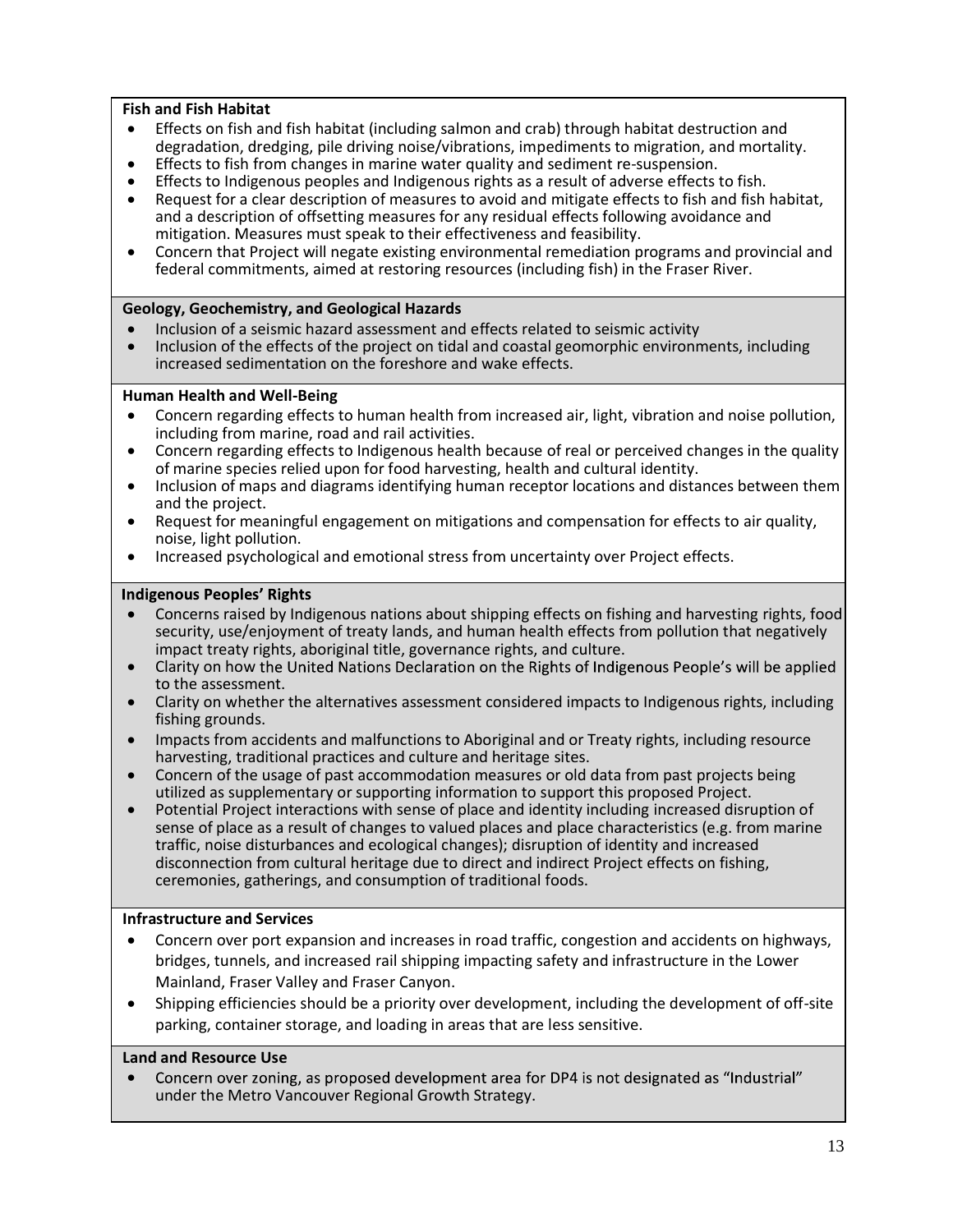#### Marine Use (Excluding Navigation)

- ù Concern over effects on aquatic environments including water quality, marine mammals, fish and plant habitats, invasive species, harvesting, safety, culture, heritage, and economy caused by shipping and presence of ships.
- ù Concern about disposal of dredged material and if it will be disposed of in the Salish Sea.

#### Marine Shipping

- ù Request for marine shipping to be scoped into the assessment.
- ù Clarity regarding increases in marine shipping should the short sea shipping berth not be constructed.
- Request for a ship size and traffic study to evaluate the impacts of larger vessels (e.g. from Panamax to Post-Panamax and Ultra Large Container Vessel-size vessels) with detailed description of frequency, routing, speed, transit time of vessels, types and sizes of vessels, density statistics, cargo types, ports of origin and destination, and identification of areas where close encounters or crossing traffic is likely to support marine safety.
- Concern for effects on indigenous peoples' environment, health, culture, heritage sites and rights including management, fishing, harvesting, transmission of knowledge and safety on the water.
- ù Concern regarding safety hazards from increased vessel traffic, loss of fishing gear, and the inhibition of harvesting activities.
- ù Clarity required regarding operational details, including vessel movements, for short sea shipping activities.

#### Marine Mammals

- ù Concern regarding the lack of assessment of impacts to Southern Resident Killer Whale, and the applicability of Section 11 of the Species at Risk Act.
- ù Concern about effects of marine shipping and short sea shipping to Southern Resident Killer Whale, including from increased underwater noise, ship strikes and physical disruption, anchorages (including resuspension of seabed contaminants like PCBs), and toxic fuel spills, and other non-acoustic pathways. This will lead to changes to behavior, foraging and survival.
- ù Concern about effects on marine mammals (including cetaceans and seals/sea lions) and reduction in their access to prey through reduced ability to forage, low prey availability, the alteration and destruction of fish habitat, and fish mortality (Chinook salmon).
- ù Concern about marine noise levels and monitoring with respect to Southern Resident Killer Whale.
- ù Clarity regarding the effectiveness of speed restrictions, vessel routing and construction mitigation measures as mitigation measures to reduce adverse effects to Southern Resident Killer Whale and its critical habitat.

#### Migratory Birds

- ù Concern over potential impacts to the Pacific Flyway and degrading the environment for migratory/overwintering shorebirds and waterfowl, birds of prey, and species at risk.
- ù Concern for effects to biofilm, and corresponding effects to migratory birds.
- ù Clarity regarding distance of the Project to the Western Hemisphere Shorebird Reserve Network Site.
- ù Additional clarity required regarding effects pathways, including habitat degradation due to terminal operations, pollution associated with increased train and truck traffic (e.g. road, rail, and ship traffic), and climate change impacts.

#### Navigation

ù Concern that navigational hazards are high in the Tsawwassen Ferry/Roberts Bank/Fraser River delta area and safety restrictions should be assessed and increased to mitigate collisions, spills and risk to public safety.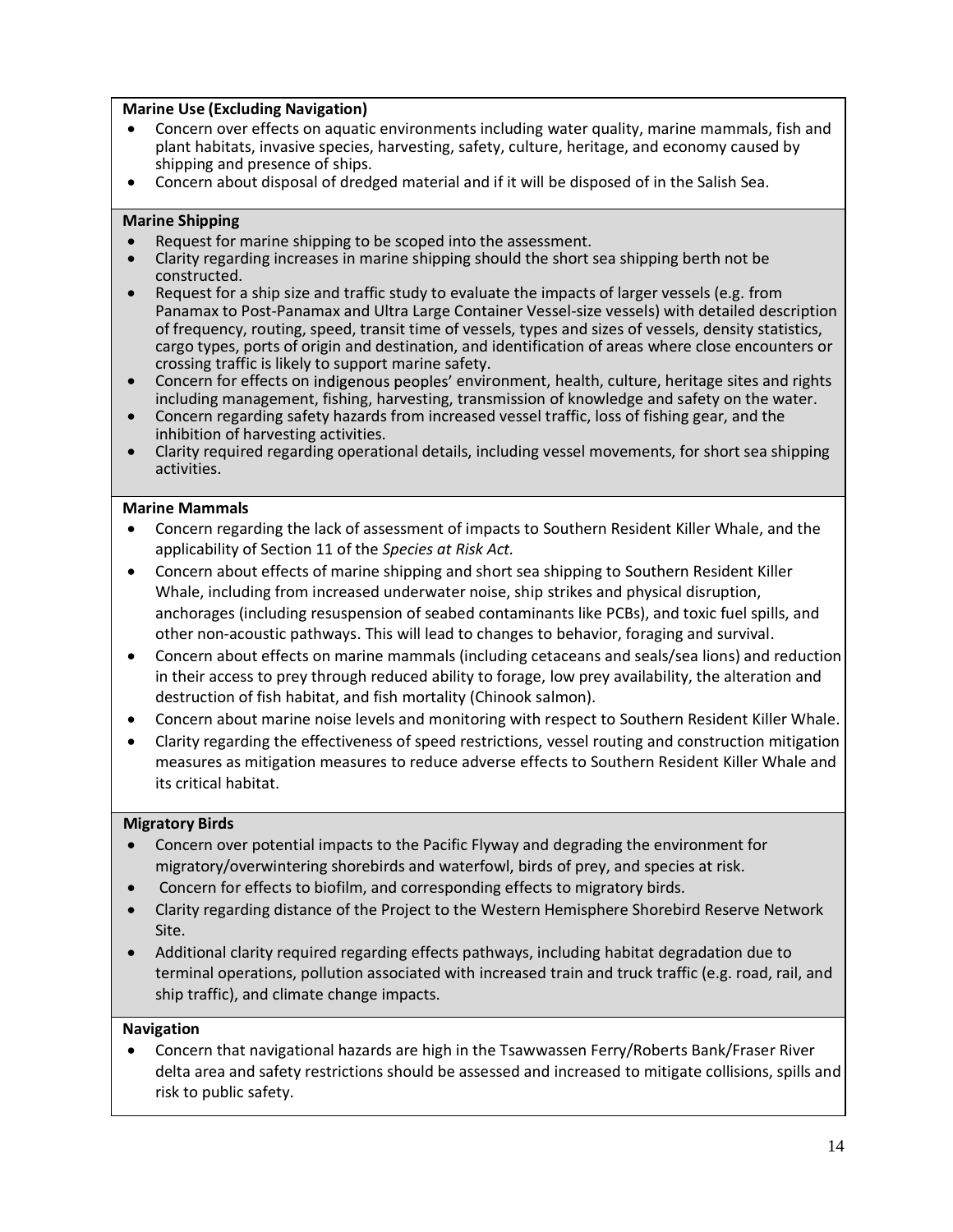#### **Other**

- ù Consideration to re-establish the Fraser River Estuary Management Plan, which could inform future provincial and federal assessments.
- ù Plans and reports referenced in the Initial Project Description should be made public, such as a waste management plan and the Black Quay Consulting report.
- ù Clarity on why Canada should risk its environment to handle U.S. container traffic coming through Roberts Bank, which could be handled by U.S. ports.
- Potential effect of COVID-19 on projected employment and job creation data, and potential effect of COVID-19 on trade.
- ù Alternative uses/activities associated with the short sea shipping portion of the Project if short sea shipping is deemed unfeasible.

#### Project Contribution to Sustainability

- ù Metro Vancouver recommends incorporating Regional Green Infrastructure Network Resource Guide into development principles, design, and project planning to enhance habitat, shade and other ecosystem services within built environment.
- ù Concern regarding further development and the ability to maintain the ecological integrity of Roberts Bank and the Salish Sea.

#### Public and Stakeholder Engagement

ù Concerned about consultation fatigue and duplication of efforts after being involved in the environmental assessment process for the Roberts Bank Terminal 2 Project.

#### Purpose of and Need for the Project

- ù Clarity on Project purpose, given potential that a future world economy could require less cargo shipping and greater local resilience.
- ù Clarity on Project need, given existing port capacity on the West Coast.

#### Social Conditions

- ù Concern over impacts to local municipalities as a result of increased road/rail traffic.
- Concern over lack of appropriate funding for the provision of emergency services on Port Lands.

#### Species at Risk, Wildlife and their Habitat

- ù Construction and operation will negatively affect wildlife, species at risk, and their habitat in the project area, including as a result of harm and disturbance, changes in critical habitat, mortality or injury, reduced food source availability, and disruption in predatory/prey relationships.
- ù Concern about road or rail infrastructure, increased capacity to existing linear transportation corridors, and increases in road or rail traffic that could result in increased wildlife injury/mortality.
- Sensory disturbances (noise, vibration, lighting) from construction and operation may cause changes to a species' movement, migration patterns, avoidance or attraction to an area.
- ù Potential effects and proposed offset for overlap with Roberts Bank Wildlife Management Area.

#### **Transboundary**

- Inclusion of transboundary environments in assessment study areas.
- ù Effects on fish and fish habitat from DP4 will have significant direct impacts for Indigenous people and their treaty rights in the US, especially as it relates to increased vessel movements in US shipping lanes and the effects on subsistence culture and spiritual ways of life.

#### Visual Environment

Concern for visual effects from anchorages and their resulting light and air emissions.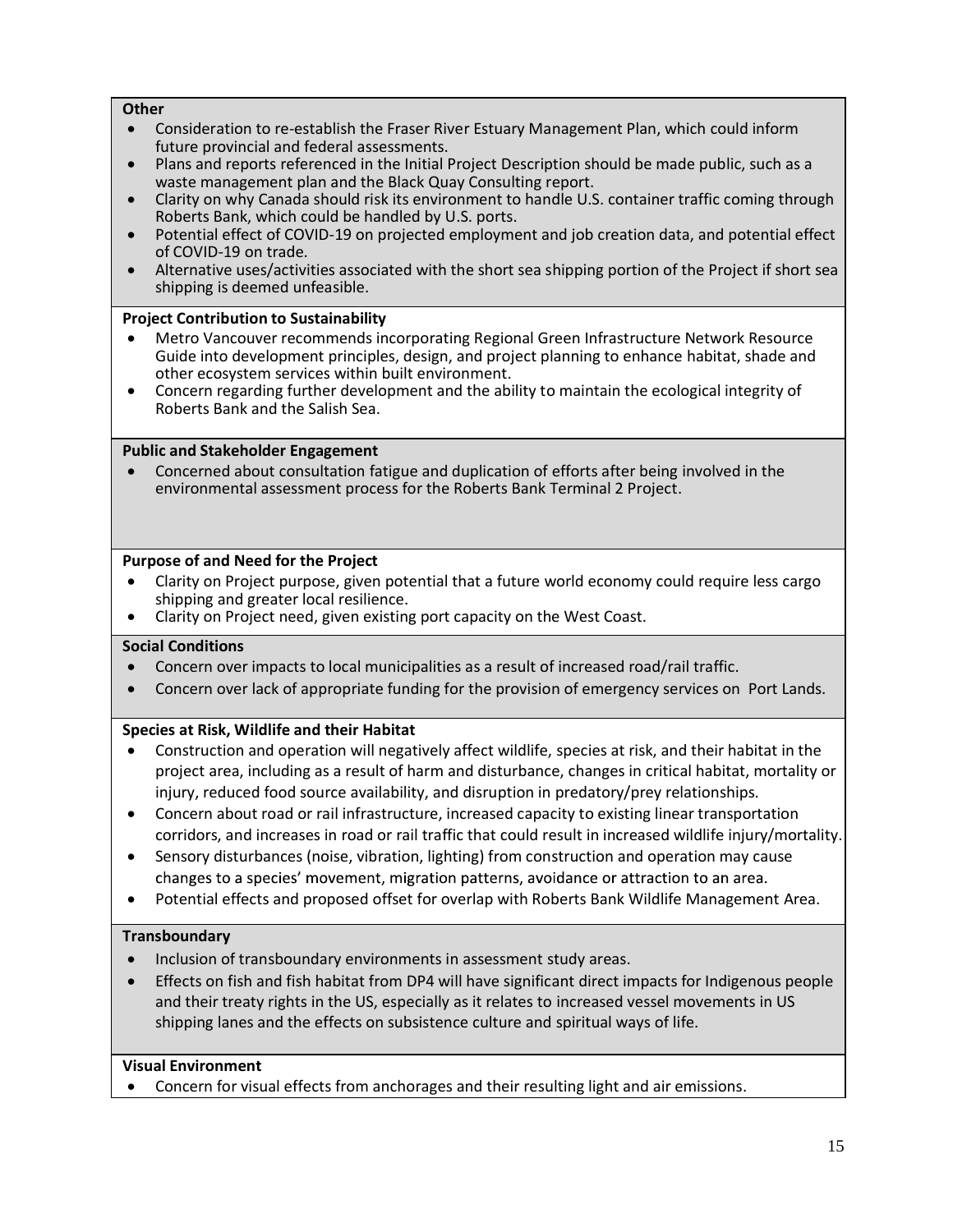Concern from visual effects from the Port, marine ships, and impacts to the health of communities.

#### Transportation (Land)

ù Request that a traffic impact assessment be completed, and that road and rail be scoped into the assessment at a regional scale to address concerns about increased traffic and resulting light, noise and air pollution.

#### Water Quality and Processes

- ù Concern about effects of construction on water quality from on-site activities, in-water works, incidental activities (including oil, fuel, hazardous waste spills), dredging, deposition of soils and sediments to waterbodies via surface water run-off, and the deposition of wastewater, storm water, sanitary sewer, dust and particulates, affecting aquatic receptors such as fish, marine mammals, and aquatic plants. Increased discharges and waste will interact with perceptions on safety of harvested food.
- ù Concern about crest protection and introduction of rock fill impacting sediment movement within the delta and surrounding areas, as well as eelgrass beds and other critical habitat processes like nutrient transfer.
- ù Clarity regarding the quantity of water that the Project will utilize, and how this may impact the City of Delta's municipal water forecasts.

#### **Wetlands**

- ù Concern for effects to critical staging and overwintering habitats for wildlife such as intertidal/subtidal wetlands, eelgrass, marsh, mudflats, and sand flats.
- ù Geomorphological processes such as dendritic erosion, disturbance of natural sediment distribution processes, and wetland recession may increase as a result of additional industrial activity and engineered structures such as causeways and pilings.
- ù Alteration of natural sedimentation processes may alter the natural water quality regime that supports habitat functions for migrating and overwintering birds (i.e., Biofilm) and lead to further degradation and loss of wetlands habitat for species as salmon and migratory birds.
- ù Concern about effectiveness of mitigation and remediation efforts as estuarine habitat restoration and compensation programs have suffered a very high failure rate and have not been successful in replacing/relocating hatchery areas, nesting areas, or aquatic migratory paths.